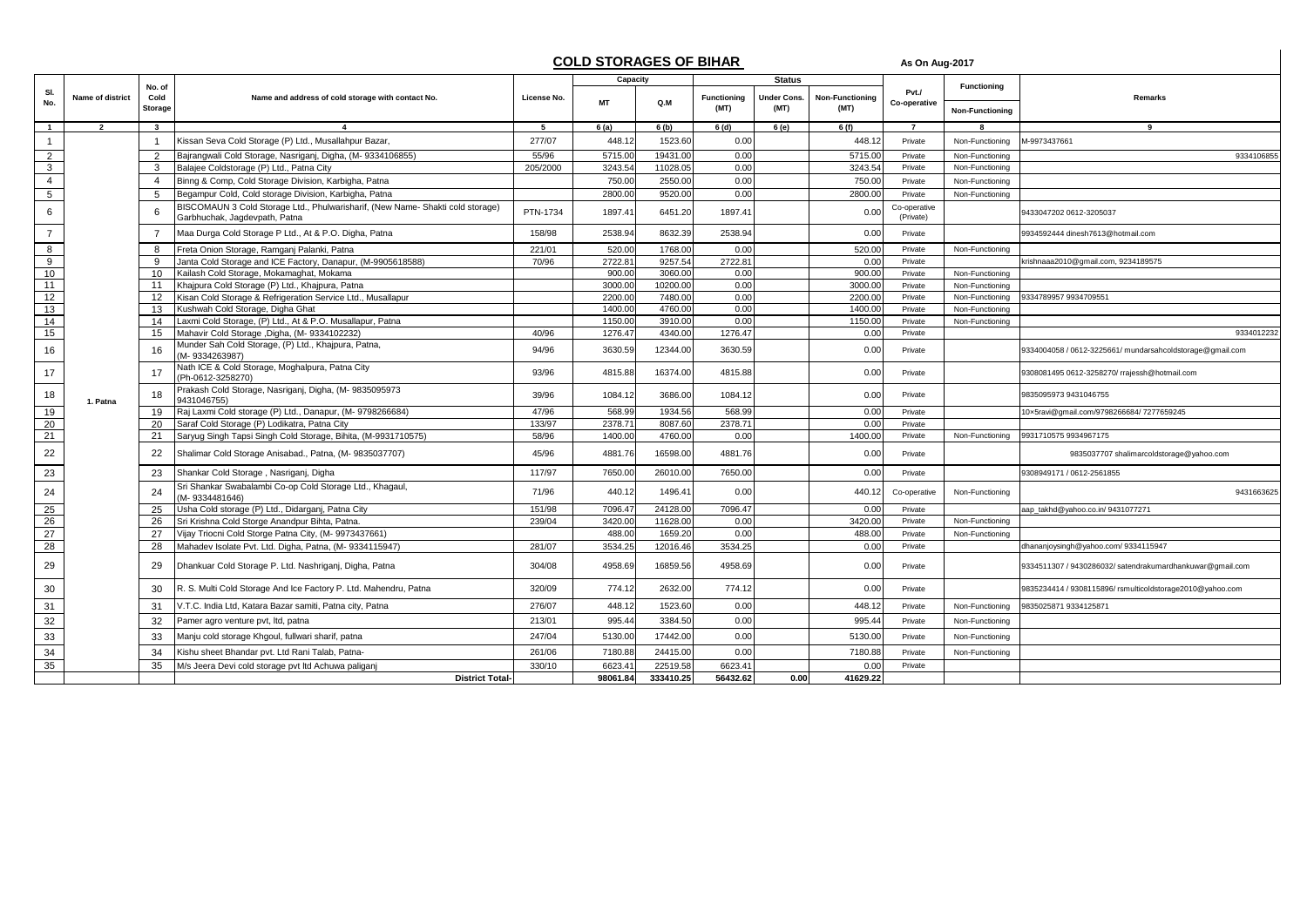| SI.<br>Pvt./<br>Name of district<br><b>Functioning</b><br>Cold<br>Name and address of cold storage with contact No.<br>Under Cons.<br><b>Non-Functioning</b><br>Remarks<br>License No.<br><b>MT</b><br>Q.M<br>No.<br>Co-operative<br><b>Storage</b><br>(MT)<br>(MT)<br>(MT)<br><b>Non-Functioning</b><br>$\overline{2}$<br>$\mathbf{3}$<br>5<br>6(a)<br>6(b)<br>6(d)<br>6 (e)<br>6 (f)<br>$\overline{7}$<br>$\overline{1}$<br>9<br>36<br>Adarsh Fruits & ICE Industries (P) Ltd., Biharsharif<br>26/96<br>1500.00<br>1500.00<br>1500.00<br>0.00<br>Private<br>Non-Functioning<br>37<br>$\overline{2}$<br>Ancient Bihar Cold Storage, Biharsharif<br>2500.00<br>2500.00<br>0.00<br>2500.00<br>Private<br>Non-Functioning<br>38<br>65/96<br>3<br>Ashanagar Cold Storage & Industries (P) Ltd., Sohsari<br>1679.12<br>5709.00<br>1679.12<br>0.00<br>Private<br>9835877810, 7677461756, sudhir13121953@gmail.com, 9835883459<br>39<br>4700.00<br>15980.00<br>0.00<br>4700.00<br>Ashok Cold Storage Ltd., Sohsarai<br>137/97<br>Private<br>Non-Functioning<br>$\overline{4}$<br>40<br>Baripahari Cold Storage (P) Ltd., Sohsarai<br>2376.47<br>2376.47<br>25/96<br>8080.00<br>0.00<br>Private<br>-5<br>9801047942, kool prabhat98@yahoo.com<br>41<br>2077.65<br>7064.01<br>2077.65<br>0.00<br>Beharsharif Cold Storage Ltd., Biharsharif<br>106/97<br>Private<br>6<br>9546442699<br>42<br>- 7<br>Bhaqwati Cold Storage (P) Ltd., Biharsharif<br>62/96<br>2200.00<br>7480.00<br>0.00<br>2200.00<br>Private<br>Non-Functioning<br>43<br>Biharsharif Co-operative Cold Storage Ltd., Sohasarai<br>2800.00<br>9520.00<br>0.00<br>2800.00<br>Co-operative<br>Non-Functioning<br>8<br>BHR-2773-<br>44<br>1600.00<br>5440.00<br>0.00<br>1600.00<br>Fruit Refrigeration Chamber (P) Ltd., Biharsharif<br>٩<br>Private<br>Non-Functioning<br><b>CSO</b><br>45<br>10<br>Hanuman Cold Storage., Sohsarai<br>92/96<br>2800.00<br>9520.00<br>0.00<br>2800.00<br>Private<br>Non-Functioning<br>46<br>6326.4<br>6326.47<br>21510.00<br>0.00<br>Private<br>9570328244, shreeharivishnu2000@gmail.com<br>11<br>Hari Vishnu Cold Storage (P) Ltd., Sonsarai<br>208/2000<br>47<br>5944.1<br>Mehta Freezing House (P) Ltd., Sohsarai<br>5944.12<br>20210.00<br>0.00<br>12<br>211/01<br>Private<br>9835883459, 9334879584 mehtafreezinghouse@rediff.com<br>48<br>3098.82<br>13<br>Nalanda Samrat Cold Storage (P) Ltd., Sohsarai<br>3098.82<br>10536.00<br>0.00<br>Private<br>765032019, 9304099957, sudhir13121953@gmail.com<br>199/2000<br>9905826063, sudhir13121953@gmail.com,<br>49<br>Pawansoot Cold Storage (P) Ltd., Ranchi Road. Sohasari<br>22/96<br>2032.65<br>6911.00<br>2032.65<br>0.00<br>Private<br>14<br>Pawansootcold2016@gmail.com, 9308289888, 9835883459<br>50<br>0.00<br>1800.00<br>1800.00<br>6120.00<br>15<br>Prakash Cold Storage & Agro Industrial pachauri<br>Private<br>Non-Functioning<br>RSC-2220<br>51<br>1966.6<br>Ravi shankar Cold Storage (P) Ltd., Biharsharif<br>1966.61<br>6686.48<br>0.00<br>Private<br>06112-232155, vikramkumar88522@gmail.com<br>16<br>(293)/1977<br>2. Nalanda<br>$\frac{52}{53}$<br>4352.94<br>4352.94<br>Sankat Mochan Cold Storage (P) Ltd., Soh Sarai<br>64/96<br>14800.00<br>0.00<br>17<br>Private<br>sankat.mochan6938@gmail.com, 983465737<br>Sankat Mochan Cold Storage (P) Noorsarai<br>1300.00<br>4420.00<br>0.00<br>Private<br>1300.00<br>Non-Functioning<br>18<br>54<br>Shiv Shankar Cold storage., Silav, Nalanda<br>6100.00<br>20050.80<br>0.00<br>6100.00<br>19<br>216/01<br>Private<br>Non-Functioning<br>$\frac{1}{55}$<br>Soh Kisan Cold Storage Ltd., Sohsari<br>125/97<br>3878.24<br>13186.00<br>3878.24<br>7677506508<br>20<br>0.00<br>Private<br>56<br>Soh Laxmi Cold Storage (P) Ltd.<br>76/96<br>1100.00<br>3740.00<br>1100.00<br>0.00<br>21<br>Private<br>06112-685719<br>57<br>22<br>2000.00<br>6800.00<br>2000.00<br>0.00<br>Sri Ganesh Cold Storage (P) Ltd., Sohsarai<br>121/97<br>Private<br>58<br>8160.00<br>23<br>Sri Janki Cold Storage (P) Ltd., Pechouri<br>2400.00<br>0.00<br>2400.00<br>Private<br>Non-Functioning<br>59<br>23/96<br>1959.7<br>6663.00<br>1959.7<br>Sri Mangla Cold Storage (P) Ltd., Sohsari<br>0.00<br>24<br>Private<br>9430934296, 9905877164, 9631576501, prabhatmangla@gmail.com<br>60<br>37/96<br>2000.00<br>6800.00<br>0.00<br>2000.00<br>Private<br>25<br>Sri Parvati Cold Storage (P) Ltd., Biharsharif<br>Non-Functioning<br>61<br>26<br>Sri Ramchandra Cold Storage (P) Ltd., Devi Sarai<br>34/96<br>2857.94<br>9717.00<br>2857.94<br>0.00<br>Private<br>9801047942 kool_prabhat98@yahoo.com<br>62<br>35/96<br>600.00<br>2040.00<br>0.00<br>27<br>Sri Sahu Cold Storage Ltd., Nayabazar<br>600.00<br>Private<br>63<br>Telhara Cold Storage (P) Ltd., Telhara<br>1500.00<br>1500.00<br>0.00<br>1500.00<br>28<br>Private<br>Non-Functioning<br>64<br>29<br>2248.82<br>7646.00<br>2248.82<br>0.00<br>Private<br>Baba Baidnath Cold Storage P. Ltd. Rohsarai, Nalanda<br>312/08<br>835016105 / 9973119105<br>65<br>Vijay Shree Cold Storage (P) Ltd., Pechouri<br>3500.00<br>11900.00<br>0.00<br>3500.00<br>Private<br>Non-Functioning<br>30<br>66<br>Shrijan Cold Storge (P) Ltd., Dipnagar, Nalanda<br>6699.5<br>6699.50<br>225/2003<br>22778.2<br>0.00<br>31<br>Private<br>shreejancspl@gmail.com, 9386070191<br>67<br>32<br>Maa Goyatri cold storage, Ekangar sarai, Nalanda<br>227/03<br>3009.00<br>10098.03<br>0.00<br>3009.00<br>Private<br>Non-Functioning<br>68<br>M/S Metalite Food Processing Pvt. Ltd., Ekengarsarai<br>7353.82<br>33<br>369/14<br>7353.82<br>25003.00<br>0.00<br>Private<br>netalite.food@gmail.com, 9234139532, 9899477773<br>69<br>34<br>380/15<br>10164.7<br>34560.0<br>0.0<br>10164.71<br>0.00<br>Private<br>M/s Manju Cold Storage Pvt. Ltd. Karmapuri, Pawapuri<br><b>Under Const</b><br>oappu1978kumar@gmail.com<br>58552.88<br>108426.59<br>354628.61<br>10164.71<br>39709.00<br><b>District Total-</b> |  |        |  | Capacity |  | <b>Status</b> |  |             |  |
|------------------------------------------------------------------------------------------------------------------------------------------------------------------------------------------------------------------------------------------------------------------------------------------------------------------------------------------------------------------------------------------------------------------------------------------------------------------------------------------------------------------------------------------------------------------------------------------------------------------------------------------------------------------------------------------------------------------------------------------------------------------------------------------------------------------------------------------------------------------------------------------------------------------------------------------------------------------------------------------------------------------------------------------------------------------------------------------------------------------------------------------------------------------------------------------------------------------------------------------------------------------------------------------------------------------------------------------------------------------------------------------------------------------------------------------------------------------------------------------------------------------------------------------------------------------------------------------------------------------------------------------------------------------------------------------------------------------------------------------------------------------------------------------------------------------------------------------------------------------------------------------------------------------------------------------------------------------------------------------------------------------------------------------------------------------------------------------------------------------------------------------------------------------------------------------------------------------------------------------------------------------------------------------------------------------------------------------------------------------------------------------------------------------------------------------------------------------------------------------------------------------------------------------------------------------------------------------------------------------------------------------------------------------------------------------------------------------------------------------------------------------------------------------------------------------------------------------------------------------------------------------------------------------------------------------------------------------------------------------------------------------------------------------------------------------------------------------------------------------------------------------------------------------------------------------------------------------------------------------------------------------------------------------------------------------------------------------------------------------------------------------------------------------------------------------------------------------------------------------------------------------------------------------------------------------------------------------------------------------------------------------------------------------------------------------------------------------------------------------------------------------------------------------------------------------------------------------------------------------------------------------------------------------------------------------------------------------------------------------------------------------------------------------------------------------------------------------------------------------------------------------------------------------------------------------------------------------------------------------------------------------------------------------------------------------------------------------------------------------------------------------------------------------------------------------------------------------------------------------------------------------------------------------------------------------------------------------------------------------------------------------------------------------------------------------------------------------------------------------------------------------------------------------------------------------------------------------------------------------------------------------------------------------------------------------------------------------------------------------------------------------------------------------------------------------------------------------------------------------------------------------------------------------------------------------------------------------------------------------------------------------------------------------------------------------------------------------------------------------------------------------------------------------------------------------------------------------------------------------------------------------------------------------------------------------------------------------------------------------------------------------------------------------------------------------------------------------------------------------------------------------------------------------------------------------------------------------------------------------------------------------------------------------------------------------|--|--------|--|----------|--|---------------|--|-------------|--|
|                                                                                                                                                                                                                                                                                                                                                                                                                                                                                                                                                                                                                                                                                                                                                                                                                                                                                                                                                                                                                                                                                                                                                                                                                                                                                                                                                                                                                                                                                                                                                                                                                                                                                                                                                                                                                                                                                                                                                                                                                                                                                                                                                                                                                                                                                                                                                                                                                                                                                                                                                                                                                                                                                                                                                                                                                                                                                                                                                                                                                                                                                                                                                                                                                                                                                                                                                                                                                                                                                                                                                                                                                                                                                                                                                                                                                                                                                                                                                                                                                                                                                                                                                                                                                                                                                                                                                                                                                                                                                                                                                                                                                                                                                                                                                                                                                                                                                                                                                                                                                                                                                                                                                                                                                                                                                                                                                                                                                                                                                                                                                                                                                                                                                                                                                                                                                                                                                                                                          |  | No. of |  |          |  |               |  | Functioning |  |
|                                                                                                                                                                                                                                                                                                                                                                                                                                                                                                                                                                                                                                                                                                                                                                                                                                                                                                                                                                                                                                                                                                                                                                                                                                                                                                                                                                                                                                                                                                                                                                                                                                                                                                                                                                                                                                                                                                                                                                                                                                                                                                                                                                                                                                                                                                                                                                                                                                                                                                                                                                                                                                                                                                                                                                                                                                                                                                                                                                                                                                                                                                                                                                                                                                                                                                                                                                                                                                                                                                                                                                                                                                                                                                                                                                                                                                                                                                                                                                                                                                                                                                                                                                                                                                                                                                                                                                                                                                                                                                                                                                                                                                                                                                                                                                                                                                                                                                                                                                                                                                                                                                                                                                                                                                                                                                                                                                                                                                                                                                                                                                                                                                                                                                                                                                                                                                                                                                                                          |  |        |  |          |  |               |  |             |  |
|                                                                                                                                                                                                                                                                                                                                                                                                                                                                                                                                                                                                                                                                                                                                                                                                                                                                                                                                                                                                                                                                                                                                                                                                                                                                                                                                                                                                                                                                                                                                                                                                                                                                                                                                                                                                                                                                                                                                                                                                                                                                                                                                                                                                                                                                                                                                                                                                                                                                                                                                                                                                                                                                                                                                                                                                                                                                                                                                                                                                                                                                                                                                                                                                                                                                                                                                                                                                                                                                                                                                                                                                                                                                                                                                                                                                                                                                                                                                                                                                                                                                                                                                                                                                                                                                                                                                                                                                                                                                                                                                                                                                                                                                                                                                                                                                                                                                                                                                                                                                                                                                                                                                                                                                                                                                                                                                                                                                                                                                                                                                                                                                                                                                                                                                                                                                                                                                                                                                          |  |        |  |          |  |               |  |             |  |
|                                                                                                                                                                                                                                                                                                                                                                                                                                                                                                                                                                                                                                                                                                                                                                                                                                                                                                                                                                                                                                                                                                                                                                                                                                                                                                                                                                                                                                                                                                                                                                                                                                                                                                                                                                                                                                                                                                                                                                                                                                                                                                                                                                                                                                                                                                                                                                                                                                                                                                                                                                                                                                                                                                                                                                                                                                                                                                                                                                                                                                                                                                                                                                                                                                                                                                                                                                                                                                                                                                                                                                                                                                                                                                                                                                                                                                                                                                                                                                                                                                                                                                                                                                                                                                                                                                                                                                                                                                                                                                                                                                                                                                                                                                                                                                                                                                                                                                                                                                                                                                                                                                                                                                                                                                                                                                                                                                                                                                                                                                                                                                                                                                                                                                                                                                                                                                                                                                                                          |  |        |  |          |  |               |  |             |  |
|                                                                                                                                                                                                                                                                                                                                                                                                                                                                                                                                                                                                                                                                                                                                                                                                                                                                                                                                                                                                                                                                                                                                                                                                                                                                                                                                                                                                                                                                                                                                                                                                                                                                                                                                                                                                                                                                                                                                                                                                                                                                                                                                                                                                                                                                                                                                                                                                                                                                                                                                                                                                                                                                                                                                                                                                                                                                                                                                                                                                                                                                                                                                                                                                                                                                                                                                                                                                                                                                                                                                                                                                                                                                                                                                                                                                                                                                                                                                                                                                                                                                                                                                                                                                                                                                                                                                                                                                                                                                                                                                                                                                                                                                                                                                                                                                                                                                                                                                                                                                                                                                                                                                                                                                                                                                                                                                                                                                                                                                                                                                                                                                                                                                                                                                                                                                                                                                                                                                          |  |        |  |          |  |               |  |             |  |
|                                                                                                                                                                                                                                                                                                                                                                                                                                                                                                                                                                                                                                                                                                                                                                                                                                                                                                                                                                                                                                                                                                                                                                                                                                                                                                                                                                                                                                                                                                                                                                                                                                                                                                                                                                                                                                                                                                                                                                                                                                                                                                                                                                                                                                                                                                                                                                                                                                                                                                                                                                                                                                                                                                                                                                                                                                                                                                                                                                                                                                                                                                                                                                                                                                                                                                                                                                                                                                                                                                                                                                                                                                                                                                                                                                                                                                                                                                                                                                                                                                                                                                                                                                                                                                                                                                                                                                                                                                                                                                                                                                                                                                                                                                                                                                                                                                                                                                                                                                                                                                                                                                                                                                                                                                                                                                                                                                                                                                                                                                                                                                                                                                                                                                                                                                                                                                                                                                                                          |  |        |  |          |  |               |  |             |  |
|                                                                                                                                                                                                                                                                                                                                                                                                                                                                                                                                                                                                                                                                                                                                                                                                                                                                                                                                                                                                                                                                                                                                                                                                                                                                                                                                                                                                                                                                                                                                                                                                                                                                                                                                                                                                                                                                                                                                                                                                                                                                                                                                                                                                                                                                                                                                                                                                                                                                                                                                                                                                                                                                                                                                                                                                                                                                                                                                                                                                                                                                                                                                                                                                                                                                                                                                                                                                                                                                                                                                                                                                                                                                                                                                                                                                                                                                                                                                                                                                                                                                                                                                                                                                                                                                                                                                                                                                                                                                                                                                                                                                                                                                                                                                                                                                                                                                                                                                                                                                                                                                                                                                                                                                                                                                                                                                                                                                                                                                                                                                                                                                                                                                                                                                                                                                                                                                                                                                          |  |        |  |          |  |               |  |             |  |
|                                                                                                                                                                                                                                                                                                                                                                                                                                                                                                                                                                                                                                                                                                                                                                                                                                                                                                                                                                                                                                                                                                                                                                                                                                                                                                                                                                                                                                                                                                                                                                                                                                                                                                                                                                                                                                                                                                                                                                                                                                                                                                                                                                                                                                                                                                                                                                                                                                                                                                                                                                                                                                                                                                                                                                                                                                                                                                                                                                                                                                                                                                                                                                                                                                                                                                                                                                                                                                                                                                                                                                                                                                                                                                                                                                                                                                                                                                                                                                                                                                                                                                                                                                                                                                                                                                                                                                                                                                                                                                                                                                                                                                                                                                                                                                                                                                                                                                                                                                                                                                                                                                                                                                                                                                                                                                                                                                                                                                                                                                                                                                                                                                                                                                                                                                                                                                                                                                                                          |  |        |  |          |  |               |  |             |  |
|                                                                                                                                                                                                                                                                                                                                                                                                                                                                                                                                                                                                                                                                                                                                                                                                                                                                                                                                                                                                                                                                                                                                                                                                                                                                                                                                                                                                                                                                                                                                                                                                                                                                                                                                                                                                                                                                                                                                                                                                                                                                                                                                                                                                                                                                                                                                                                                                                                                                                                                                                                                                                                                                                                                                                                                                                                                                                                                                                                                                                                                                                                                                                                                                                                                                                                                                                                                                                                                                                                                                                                                                                                                                                                                                                                                                                                                                                                                                                                                                                                                                                                                                                                                                                                                                                                                                                                                                                                                                                                                                                                                                                                                                                                                                                                                                                                                                                                                                                                                                                                                                                                                                                                                                                                                                                                                                                                                                                                                                                                                                                                                                                                                                                                                                                                                                                                                                                                                                          |  |        |  |          |  |               |  |             |  |
|                                                                                                                                                                                                                                                                                                                                                                                                                                                                                                                                                                                                                                                                                                                                                                                                                                                                                                                                                                                                                                                                                                                                                                                                                                                                                                                                                                                                                                                                                                                                                                                                                                                                                                                                                                                                                                                                                                                                                                                                                                                                                                                                                                                                                                                                                                                                                                                                                                                                                                                                                                                                                                                                                                                                                                                                                                                                                                                                                                                                                                                                                                                                                                                                                                                                                                                                                                                                                                                                                                                                                                                                                                                                                                                                                                                                                                                                                                                                                                                                                                                                                                                                                                                                                                                                                                                                                                                                                                                                                                                                                                                                                                                                                                                                                                                                                                                                                                                                                                                                                                                                                                                                                                                                                                                                                                                                                                                                                                                                                                                                                                                                                                                                                                                                                                                                                                                                                                                                          |  |        |  |          |  |               |  |             |  |
|                                                                                                                                                                                                                                                                                                                                                                                                                                                                                                                                                                                                                                                                                                                                                                                                                                                                                                                                                                                                                                                                                                                                                                                                                                                                                                                                                                                                                                                                                                                                                                                                                                                                                                                                                                                                                                                                                                                                                                                                                                                                                                                                                                                                                                                                                                                                                                                                                                                                                                                                                                                                                                                                                                                                                                                                                                                                                                                                                                                                                                                                                                                                                                                                                                                                                                                                                                                                                                                                                                                                                                                                                                                                                                                                                                                                                                                                                                                                                                                                                                                                                                                                                                                                                                                                                                                                                                                                                                                                                                                                                                                                                                                                                                                                                                                                                                                                                                                                                                                                                                                                                                                                                                                                                                                                                                                                                                                                                                                                                                                                                                                                                                                                                                                                                                                                                                                                                                                                          |  |        |  |          |  |               |  |             |  |
|                                                                                                                                                                                                                                                                                                                                                                                                                                                                                                                                                                                                                                                                                                                                                                                                                                                                                                                                                                                                                                                                                                                                                                                                                                                                                                                                                                                                                                                                                                                                                                                                                                                                                                                                                                                                                                                                                                                                                                                                                                                                                                                                                                                                                                                                                                                                                                                                                                                                                                                                                                                                                                                                                                                                                                                                                                                                                                                                                                                                                                                                                                                                                                                                                                                                                                                                                                                                                                                                                                                                                                                                                                                                                                                                                                                                                                                                                                                                                                                                                                                                                                                                                                                                                                                                                                                                                                                                                                                                                                                                                                                                                                                                                                                                                                                                                                                                                                                                                                                                                                                                                                                                                                                                                                                                                                                                                                                                                                                                                                                                                                                                                                                                                                                                                                                                                                                                                                                                          |  |        |  |          |  |               |  |             |  |
|                                                                                                                                                                                                                                                                                                                                                                                                                                                                                                                                                                                                                                                                                                                                                                                                                                                                                                                                                                                                                                                                                                                                                                                                                                                                                                                                                                                                                                                                                                                                                                                                                                                                                                                                                                                                                                                                                                                                                                                                                                                                                                                                                                                                                                                                                                                                                                                                                                                                                                                                                                                                                                                                                                                                                                                                                                                                                                                                                                                                                                                                                                                                                                                                                                                                                                                                                                                                                                                                                                                                                                                                                                                                                                                                                                                                                                                                                                                                                                                                                                                                                                                                                                                                                                                                                                                                                                                                                                                                                                                                                                                                                                                                                                                                                                                                                                                                                                                                                                                                                                                                                                                                                                                                                                                                                                                                                                                                                                                                                                                                                                                                                                                                                                                                                                                                                                                                                                                                          |  |        |  |          |  |               |  |             |  |
|                                                                                                                                                                                                                                                                                                                                                                                                                                                                                                                                                                                                                                                                                                                                                                                                                                                                                                                                                                                                                                                                                                                                                                                                                                                                                                                                                                                                                                                                                                                                                                                                                                                                                                                                                                                                                                                                                                                                                                                                                                                                                                                                                                                                                                                                                                                                                                                                                                                                                                                                                                                                                                                                                                                                                                                                                                                                                                                                                                                                                                                                                                                                                                                                                                                                                                                                                                                                                                                                                                                                                                                                                                                                                                                                                                                                                                                                                                                                                                                                                                                                                                                                                                                                                                                                                                                                                                                                                                                                                                                                                                                                                                                                                                                                                                                                                                                                                                                                                                                                                                                                                                                                                                                                                                                                                                                                                                                                                                                                                                                                                                                                                                                                                                                                                                                                                                                                                                                                          |  |        |  |          |  |               |  |             |  |
|                                                                                                                                                                                                                                                                                                                                                                                                                                                                                                                                                                                                                                                                                                                                                                                                                                                                                                                                                                                                                                                                                                                                                                                                                                                                                                                                                                                                                                                                                                                                                                                                                                                                                                                                                                                                                                                                                                                                                                                                                                                                                                                                                                                                                                                                                                                                                                                                                                                                                                                                                                                                                                                                                                                                                                                                                                                                                                                                                                                                                                                                                                                                                                                                                                                                                                                                                                                                                                                                                                                                                                                                                                                                                                                                                                                                                                                                                                                                                                                                                                                                                                                                                                                                                                                                                                                                                                                                                                                                                                                                                                                                                                                                                                                                                                                                                                                                                                                                                                                                                                                                                                                                                                                                                                                                                                                                                                                                                                                                                                                                                                                                                                                                                                                                                                                                                                                                                                                                          |  |        |  |          |  |               |  |             |  |
|                                                                                                                                                                                                                                                                                                                                                                                                                                                                                                                                                                                                                                                                                                                                                                                                                                                                                                                                                                                                                                                                                                                                                                                                                                                                                                                                                                                                                                                                                                                                                                                                                                                                                                                                                                                                                                                                                                                                                                                                                                                                                                                                                                                                                                                                                                                                                                                                                                                                                                                                                                                                                                                                                                                                                                                                                                                                                                                                                                                                                                                                                                                                                                                                                                                                                                                                                                                                                                                                                                                                                                                                                                                                                                                                                                                                                                                                                                                                                                                                                                                                                                                                                                                                                                                                                                                                                                                                                                                                                                                                                                                                                                                                                                                                                                                                                                                                                                                                                                                                                                                                                                                                                                                                                                                                                                                                                                                                                                                                                                                                                                                                                                                                                                                                                                                                                                                                                                                                          |  |        |  |          |  |               |  |             |  |
|                                                                                                                                                                                                                                                                                                                                                                                                                                                                                                                                                                                                                                                                                                                                                                                                                                                                                                                                                                                                                                                                                                                                                                                                                                                                                                                                                                                                                                                                                                                                                                                                                                                                                                                                                                                                                                                                                                                                                                                                                                                                                                                                                                                                                                                                                                                                                                                                                                                                                                                                                                                                                                                                                                                                                                                                                                                                                                                                                                                                                                                                                                                                                                                                                                                                                                                                                                                                                                                                                                                                                                                                                                                                                                                                                                                                                                                                                                                                                                                                                                                                                                                                                                                                                                                                                                                                                                                                                                                                                                                                                                                                                                                                                                                                                                                                                                                                                                                                                                                                                                                                                                                                                                                                                                                                                                                                                                                                                                                                                                                                                                                                                                                                                                                                                                                                                                                                                                                                          |  |        |  |          |  |               |  |             |  |
|                                                                                                                                                                                                                                                                                                                                                                                                                                                                                                                                                                                                                                                                                                                                                                                                                                                                                                                                                                                                                                                                                                                                                                                                                                                                                                                                                                                                                                                                                                                                                                                                                                                                                                                                                                                                                                                                                                                                                                                                                                                                                                                                                                                                                                                                                                                                                                                                                                                                                                                                                                                                                                                                                                                                                                                                                                                                                                                                                                                                                                                                                                                                                                                                                                                                                                                                                                                                                                                                                                                                                                                                                                                                                                                                                                                                                                                                                                                                                                                                                                                                                                                                                                                                                                                                                                                                                                                                                                                                                                                                                                                                                                                                                                                                                                                                                                                                                                                                                                                                                                                                                                                                                                                                                                                                                                                                                                                                                                                                                                                                                                                                                                                                                                                                                                                                                                                                                                                                          |  |        |  |          |  |               |  |             |  |
|                                                                                                                                                                                                                                                                                                                                                                                                                                                                                                                                                                                                                                                                                                                                                                                                                                                                                                                                                                                                                                                                                                                                                                                                                                                                                                                                                                                                                                                                                                                                                                                                                                                                                                                                                                                                                                                                                                                                                                                                                                                                                                                                                                                                                                                                                                                                                                                                                                                                                                                                                                                                                                                                                                                                                                                                                                                                                                                                                                                                                                                                                                                                                                                                                                                                                                                                                                                                                                                                                                                                                                                                                                                                                                                                                                                                                                                                                                                                                                                                                                                                                                                                                                                                                                                                                                                                                                                                                                                                                                                                                                                                                                                                                                                                                                                                                                                                                                                                                                                                                                                                                                                                                                                                                                                                                                                                                                                                                                                                                                                                                                                                                                                                                                                                                                                                                                                                                                                                          |  |        |  |          |  |               |  |             |  |
|                                                                                                                                                                                                                                                                                                                                                                                                                                                                                                                                                                                                                                                                                                                                                                                                                                                                                                                                                                                                                                                                                                                                                                                                                                                                                                                                                                                                                                                                                                                                                                                                                                                                                                                                                                                                                                                                                                                                                                                                                                                                                                                                                                                                                                                                                                                                                                                                                                                                                                                                                                                                                                                                                                                                                                                                                                                                                                                                                                                                                                                                                                                                                                                                                                                                                                                                                                                                                                                                                                                                                                                                                                                                                                                                                                                                                                                                                                                                                                                                                                                                                                                                                                                                                                                                                                                                                                                                                                                                                                                                                                                                                                                                                                                                                                                                                                                                                                                                                                                                                                                                                                                                                                                                                                                                                                                                                                                                                                                                                                                                                                                                                                                                                                                                                                                                                                                                                                                                          |  |        |  |          |  |               |  |             |  |
|                                                                                                                                                                                                                                                                                                                                                                                                                                                                                                                                                                                                                                                                                                                                                                                                                                                                                                                                                                                                                                                                                                                                                                                                                                                                                                                                                                                                                                                                                                                                                                                                                                                                                                                                                                                                                                                                                                                                                                                                                                                                                                                                                                                                                                                                                                                                                                                                                                                                                                                                                                                                                                                                                                                                                                                                                                                                                                                                                                                                                                                                                                                                                                                                                                                                                                                                                                                                                                                                                                                                                                                                                                                                                                                                                                                                                                                                                                                                                                                                                                                                                                                                                                                                                                                                                                                                                                                                                                                                                                                                                                                                                                                                                                                                                                                                                                                                                                                                                                                                                                                                                                                                                                                                                                                                                                                                                                                                                                                                                                                                                                                                                                                                                                                                                                                                                                                                                                                                          |  |        |  |          |  |               |  |             |  |
|                                                                                                                                                                                                                                                                                                                                                                                                                                                                                                                                                                                                                                                                                                                                                                                                                                                                                                                                                                                                                                                                                                                                                                                                                                                                                                                                                                                                                                                                                                                                                                                                                                                                                                                                                                                                                                                                                                                                                                                                                                                                                                                                                                                                                                                                                                                                                                                                                                                                                                                                                                                                                                                                                                                                                                                                                                                                                                                                                                                                                                                                                                                                                                                                                                                                                                                                                                                                                                                                                                                                                                                                                                                                                                                                                                                                                                                                                                                                                                                                                                                                                                                                                                                                                                                                                                                                                                                                                                                                                                                                                                                                                                                                                                                                                                                                                                                                                                                                                                                                                                                                                                                                                                                                                                                                                                                                                                                                                                                                                                                                                                                                                                                                                                                                                                                                                                                                                                                                          |  |        |  |          |  |               |  |             |  |
|                                                                                                                                                                                                                                                                                                                                                                                                                                                                                                                                                                                                                                                                                                                                                                                                                                                                                                                                                                                                                                                                                                                                                                                                                                                                                                                                                                                                                                                                                                                                                                                                                                                                                                                                                                                                                                                                                                                                                                                                                                                                                                                                                                                                                                                                                                                                                                                                                                                                                                                                                                                                                                                                                                                                                                                                                                                                                                                                                                                                                                                                                                                                                                                                                                                                                                                                                                                                                                                                                                                                                                                                                                                                                                                                                                                                                                                                                                                                                                                                                                                                                                                                                                                                                                                                                                                                                                                                                                                                                                                                                                                                                                                                                                                                                                                                                                                                                                                                                                                                                                                                                                                                                                                                                                                                                                                                                                                                                                                                                                                                                                                                                                                                                                                                                                                                                                                                                                                                          |  |        |  |          |  |               |  |             |  |
|                                                                                                                                                                                                                                                                                                                                                                                                                                                                                                                                                                                                                                                                                                                                                                                                                                                                                                                                                                                                                                                                                                                                                                                                                                                                                                                                                                                                                                                                                                                                                                                                                                                                                                                                                                                                                                                                                                                                                                                                                                                                                                                                                                                                                                                                                                                                                                                                                                                                                                                                                                                                                                                                                                                                                                                                                                                                                                                                                                                                                                                                                                                                                                                                                                                                                                                                                                                                                                                                                                                                                                                                                                                                                                                                                                                                                                                                                                                                                                                                                                                                                                                                                                                                                                                                                                                                                                                                                                                                                                                                                                                                                                                                                                                                                                                                                                                                                                                                                                                                                                                                                                                                                                                                                                                                                                                                                                                                                                                                                                                                                                                                                                                                                                                                                                                                                                                                                                                                          |  |        |  |          |  |               |  |             |  |
|                                                                                                                                                                                                                                                                                                                                                                                                                                                                                                                                                                                                                                                                                                                                                                                                                                                                                                                                                                                                                                                                                                                                                                                                                                                                                                                                                                                                                                                                                                                                                                                                                                                                                                                                                                                                                                                                                                                                                                                                                                                                                                                                                                                                                                                                                                                                                                                                                                                                                                                                                                                                                                                                                                                                                                                                                                                                                                                                                                                                                                                                                                                                                                                                                                                                                                                                                                                                                                                                                                                                                                                                                                                                                                                                                                                                                                                                                                                                                                                                                                                                                                                                                                                                                                                                                                                                                                                                                                                                                                                                                                                                                                                                                                                                                                                                                                                                                                                                                                                                                                                                                                                                                                                                                                                                                                                                                                                                                                                                                                                                                                                                                                                                                                                                                                                                                                                                                                                                          |  |        |  |          |  |               |  |             |  |
|                                                                                                                                                                                                                                                                                                                                                                                                                                                                                                                                                                                                                                                                                                                                                                                                                                                                                                                                                                                                                                                                                                                                                                                                                                                                                                                                                                                                                                                                                                                                                                                                                                                                                                                                                                                                                                                                                                                                                                                                                                                                                                                                                                                                                                                                                                                                                                                                                                                                                                                                                                                                                                                                                                                                                                                                                                                                                                                                                                                                                                                                                                                                                                                                                                                                                                                                                                                                                                                                                                                                                                                                                                                                                                                                                                                                                                                                                                                                                                                                                                                                                                                                                                                                                                                                                                                                                                                                                                                                                                                                                                                                                                                                                                                                                                                                                                                                                                                                                                                                                                                                                                                                                                                                                                                                                                                                                                                                                                                                                                                                                                                                                                                                                                                                                                                                                                                                                                                                          |  |        |  |          |  |               |  |             |  |
|                                                                                                                                                                                                                                                                                                                                                                                                                                                                                                                                                                                                                                                                                                                                                                                                                                                                                                                                                                                                                                                                                                                                                                                                                                                                                                                                                                                                                                                                                                                                                                                                                                                                                                                                                                                                                                                                                                                                                                                                                                                                                                                                                                                                                                                                                                                                                                                                                                                                                                                                                                                                                                                                                                                                                                                                                                                                                                                                                                                                                                                                                                                                                                                                                                                                                                                                                                                                                                                                                                                                                                                                                                                                                                                                                                                                                                                                                                                                                                                                                                                                                                                                                                                                                                                                                                                                                                                                                                                                                                                                                                                                                                                                                                                                                                                                                                                                                                                                                                                                                                                                                                                                                                                                                                                                                                                                                                                                                                                                                                                                                                                                                                                                                                                                                                                                                                                                                                                                          |  |        |  |          |  |               |  |             |  |
|                                                                                                                                                                                                                                                                                                                                                                                                                                                                                                                                                                                                                                                                                                                                                                                                                                                                                                                                                                                                                                                                                                                                                                                                                                                                                                                                                                                                                                                                                                                                                                                                                                                                                                                                                                                                                                                                                                                                                                                                                                                                                                                                                                                                                                                                                                                                                                                                                                                                                                                                                                                                                                                                                                                                                                                                                                                                                                                                                                                                                                                                                                                                                                                                                                                                                                                                                                                                                                                                                                                                                                                                                                                                                                                                                                                                                                                                                                                                                                                                                                                                                                                                                                                                                                                                                                                                                                                                                                                                                                                                                                                                                                                                                                                                                                                                                                                                                                                                                                                                                                                                                                                                                                                                                                                                                                                                                                                                                                                                                                                                                                                                                                                                                                                                                                                                                                                                                                                                          |  |        |  |          |  |               |  |             |  |
|                                                                                                                                                                                                                                                                                                                                                                                                                                                                                                                                                                                                                                                                                                                                                                                                                                                                                                                                                                                                                                                                                                                                                                                                                                                                                                                                                                                                                                                                                                                                                                                                                                                                                                                                                                                                                                                                                                                                                                                                                                                                                                                                                                                                                                                                                                                                                                                                                                                                                                                                                                                                                                                                                                                                                                                                                                                                                                                                                                                                                                                                                                                                                                                                                                                                                                                                                                                                                                                                                                                                                                                                                                                                                                                                                                                                                                                                                                                                                                                                                                                                                                                                                                                                                                                                                                                                                                                                                                                                                                                                                                                                                                                                                                                                                                                                                                                                                                                                                                                                                                                                                                                                                                                                                                                                                                                                                                                                                                                                                                                                                                                                                                                                                                                                                                                                                                                                                                                                          |  |        |  |          |  |               |  |             |  |
|                                                                                                                                                                                                                                                                                                                                                                                                                                                                                                                                                                                                                                                                                                                                                                                                                                                                                                                                                                                                                                                                                                                                                                                                                                                                                                                                                                                                                                                                                                                                                                                                                                                                                                                                                                                                                                                                                                                                                                                                                                                                                                                                                                                                                                                                                                                                                                                                                                                                                                                                                                                                                                                                                                                                                                                                                                                                                                                                                                                                                                                                                                                                                                                                                                                                                                                                                                                                                                                                                                                                                                                                                                                                                                                                                                                                                                                                                                                                                                                                                                                                                                                                                                                                                                                                                                                                                                                                                                                                                                                                                                                                                                                                                                                                                                                                                                                                                                                                                                                                                                                                                                                                                                                                                                                                                                                                                                                                                                                                                                                                                                                                                                                                                                                                                                                                                                                                                                                                          |  |        |  |          |  |               |  |             |  |
|                                                                                                                                                                                                                                                                                                                                                                                                                                                                                                                                                                                                                                                                                                                                                                                                                                                                                                                                                                                                                                                                                                                                                                                                                                                                                                                                                                                                                                                                                                                                                                                                                                                                                                                                                                                                                                                                                                                                                                                                                                                                                                                                                                                                                                                                                                                                                                                                                                                                                                                                                                                                                                                                                                                                                                                                                                                                                                                                                                                                                                                                                                                                                                                                                                                                                                                                                                                                                                                                                                                                                                                                                                                                                                                                                                                                                                                                                                                                                                                                                                                                                                                                                                                                                                                                                                                                                                                                                                                                                                                                                                                                                                                                                                                                                                                                                                                                                                                                                                                                                                                                                                                                                                                                                                                                                                                                                                                                                                                                                                                                                                                                                                                                                                                                                                                                                                                                                                                                          |  |        |  |          |  |               |  |             |  |
|                                                                                                                                                                                                                                                                                                                                                                                                                                                                                                                                                                                                                                                                                                                                                                                                                                                                                                                                                                                                                                                                                                                                                                                                                                                                                                                                                                                                                                                                                                                                                                                                                                                                                                                                                                                                                                                                                                                                                                                                                                                                                                                                                                                                                                                                                                                                                                                                                                                                                                                                                                                                                                                                                                                                                                                                                                                                                                                                                                                                                                                                                                                                                                                                                                                                                                                                                                                                                                                                                                                                                                                                                                                                                                                                                                                                                                                                                                                                                                                                                                                                                                                                                                                                                                                                                                                                                                                                                                                                                                                                                                                                                                                                                                                                                                                                                                                                                                                                                                                                                                                                                                                                                                                                                                                                                                                                                                                                                                                                                                                                                                                                                                                                                                                                                                                                                                                                                                                                          |  |        |  |          |  |               |  |             |  |
|                                                                                                                                                                                                                                                                                                                                                                                                                                                                                                                                                                                                                                                                                                                                                                                                                                                                                                                                                                                                                                                                                                                                                                                                                                                                                                                                                                                                                                                                                                                                                                                                                                                                                                                                                                                                                                                                                                                                                                                                                                                                                                                                                                                                                                                                                                                                                                                                                                                                                                                                                                                                                                                                                                                                                                                                                                                                                                                                                                                                                                                                                                                                                                                                                                                                                                                                                                                                                                                                                                                                                                                                                                                                                                                                                                                                                                                                                                                                                                                                                                                                                                                                                                                                                                                                                                                                                                                                                                                                                                                                                                                                                                                                                                                                                                                                                                                                                                                                                                                                                                                                                                                                                                                                                                                                                                                                                                                                                                                                                                                                                                                                                                                                                                                                                                                                                                                                                                                                          |  |        |  |          |  |               |  |             |  |
|                                                                                                                                                                                                                                                                                                                                                                                                                                                                                                                                                                                                                                                                                                                                                                                                                                                                                                                                                                                                                                                                                                                                                                                                                                                                                                                                                                                                                                                                                                                                                                                                                                                                                                                                                                                                                                                                                                                                                                                                                                                                                                                                                                                                                                                                                                                                                                                                                                                                                                                                                                                                                                                                                                                                                                                                                                                                                                                                                                                                                                                                                                                                                                                                                                                                                                                                                                                                                                                                                                                                                                                                                                                                                                                                                                                                                                                                                                                                                                                                                                                                                                                                                                                                                                                                                                                                                                                                                                                                                                                                                                                                                                                                                                                                                                                                                                                                                                                                                                                                                                                                                                                                                                                                                                                                                                                                                                                                                                                                                                                                                                                                                                                                                                                                                                                                                                                                                                                                          |  |        |  |          |  |               |  |             |  |
|                                                                                                                                                                                                                                                                                                                                                                                                                                                                                                                                                                                                                                                                                                                                                                                                                                                                                                                                                                                                                                                                                                                                                                                                                                                                                                                                                                                                                                                                                                                                                                                                                                                                                                                                                                                                                                                                                                                                                                                                                                                                                                                                                                                                                                                                                                                                                                                                                                                                                                                                                                                                                                                                                                                                                                                                                                                                                                                                                                                                                                                                                                                                                                                                                                                                                                                                                                                                                                                                                                                                                                                                                                                                                                                                                                                                                                                                                                                                                                                                                                                                                                                                                                                                                                                                                                                                                                                                                                                                                                                                                                                                                                                                                                                                                                                                                                                                                                                                                                                                                                                                                                                                                                                                                                                                                                                                                                                                                                                                                                                                                                                                                                                                                                                                                                                                                                                                                                                                          |  |        |  |          |  |               |  |             |  |
|                                                                                                                                                                                                                                                                                                                                                                                                                                                                                                                                                                                                                                                                                                                                                                                                                                                                                                                                                                                                                                                                                                                                                                                                                                                                                                                                                                                                                                                                                                                                                                                                                                                                                                                                                                                                                                                                                                                                                                                                                                                                                                                                                                                                                                                                                                                                                                                                                                                                                                                                                                                                                                                                                                                                                                                                                                                                                                                                                                                                                                                                                                                                                                                                                                                                                                                                                                                                                                                                                                                                                                                                                                                                                                                                                                                                                                                                                                                                                                                                                                                                                                                                                                                                                                                                                                                                                                                                                                                                                                                                                                                                                                                                                                                                                                                                                                                                                                                                                                                                                                                                                                                                                                                                                                                                                                                                                                                                                                                                                                                                                                                                                                                                                                                                                                                                                                                                                                                                          |  |        |  |          |  |               |  |             |  |
|                                                                                                                                                                                                                                                                                                                                                                                                                                                                                                                                                                                                                                                                                                                                                                                                                                                                                                                                                                                                                                                                                                                                                                                                                                                                                                                                                                                                                                                                                                                                                                                                                                                                                                                                                                                                                                                                                                                                                                                                                                                                                                                                                                                                                                                                                                                                                                                                                                                                                                                                                                                                                                                                                                                                                                                                                                                                                                                                                                                                                                                                                                                                                                                                                                                                                                                                                                                                                                                                                                                                                                                                                                                                                                                                                                                                                                                                                                                                                                                                                                                                                                                                                                                                                                                                                                                                                                                                                                                                                                                                                                                                                                                                                                                                                                                                                                                                                                                                                                                                                                                                                                                                                                                                                                                                                                                                                                                                                                                                                                                                                                                                                                                                                                                                                                                                                                                                                                                                          |  |        |  |          |  |               |  |             |  |
|                                                                                                                                                                                                                                                                                                                                                                                                                                                                                                                                                                                                                                                                                                                                                                                                                                                                                                                                                                                                                                                                                                                                                                                                                                                                                                                                                                                                                                                                                                                                                                                                                                                                                                                                                                                                                                                                                                                                                                                                                                                                                                                                                                                                                                                                                                                                                                                                                                                                                                                                                                                                                                                                                                                                                                                                                                                                                                                                                                                                                                                                                                                                                                                                                                                                                                                                                                                                                                                                                                                                                                                                                                                                                                                                                                                                                                                                                                                                                                                                                                                                                                                                                                                                                                                                                                                                                                                                                                                                                                                                                                                                                                                                                                                                                                                                                                                                                                                                                                                                                                                                                                                                                                                                                                                                                                                                                                                                                                                                                                                                                                                                                                                                                                                                                                                                                                                                                                                                          |  |        |  |          |  |               |  |             |  |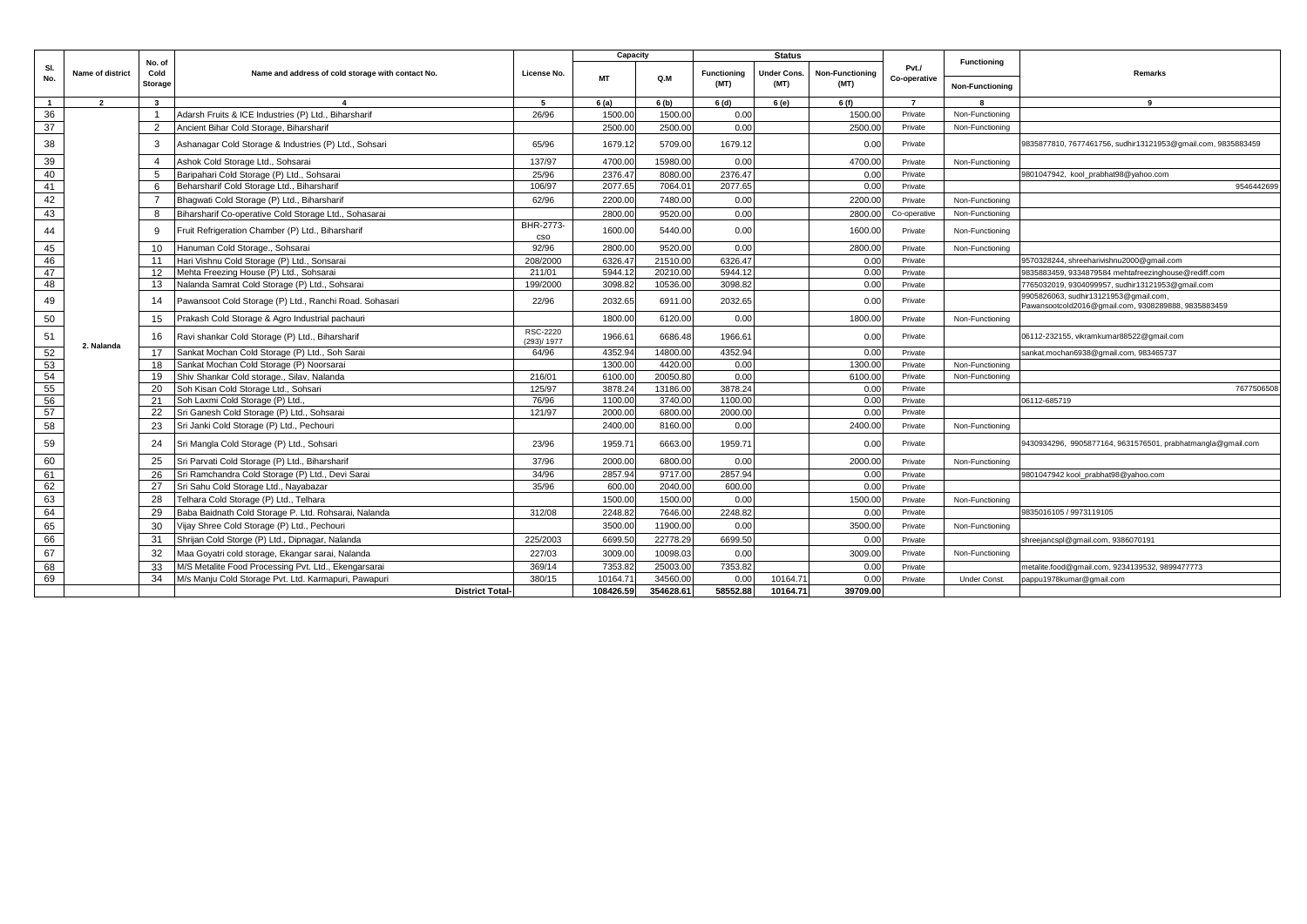|                 |                         |                           |                                                                         |             | Capacity  |            |                            | <b>Status</b>              |                                |                       | Functioning            |                                                |
|-----------------|-------------------------|---------------------------|-------------------------------------------------------------------------|-------------|-----------|------------|----------------------------|----------------------------|--------------------------------|-----------------------|------------------------|------------------------------------------------|
| SI.<br>No.      | <b>Name of district</b> | No. of<br>Cold<br>Storage | Name and address of cold storage with contact No.                       | License No. | <b>MT</b> | O.M        | <b>Functioning</b><br>(MT) | <b>Under Cons.</b><br>(MT) | <b>Non-Functioning</b><br>(MT) | Pvt./<br>Co-operative | <b>Non-Functioning</b> | Remarks                                        |
|                 | $\overline{2}$          | $\overline{\mathbf{3}}$   |                                                                         |             | 6(a)      | 6 (b)      | 6(d)                       | 6 (e)                      | 6 (f)                          | $\overline{ }$        |                        | $\Omega$                                       |
| 70              |                         |                           | Kankan Coldstorage (P) Ltd., Kayam Nagar., Arrah                        | 223/01      | 6300.00   | 20566.56   | 0.00                       |                            | 6300.00                        | Private               | Non-Functioning        |                                                |
| 71              |                         | $\overline{2}$            | Sankar Suman Cold Storage Gidha, Bhojpur                                | 237/04      | 6000.00   | 19436.68   | 0.00                       |                            | 6000.00                        | Private               | Non-Functioning        |                                                |
| $\frac{72}{73}$ |                         |                           | Bhoipur Frcezing P. Ltd. Gdha Koilwar                                   | 218/01      | 6900.00   | 22538.58   | 6900.00                    |                            | 0.00                           | Private               |                        | 9905053567 9334739792                          |
|                 | 3. Bhojpur              |                           | Sushila Cold Storage P Ltd. Buxar                                       | 289/08      | 6200.00   | 20182.96   | 6200.00                    |                            | 0.00                           | Private               |                        | 9661432535                                     |
| 74              |                         |                           | M/s Ishrayal cold storage pvt. Lty Godha, koilwar, Bhojpur              | 333/10      | 16195.61  | 55065.07   | 16195.61                   |                            | 0.00                           |                       |                        | 9431452786 / 9308646100/ imranalam47@gmail.com |
| 75              |                         |                           | M/s Vishali Interprises & cold storage, Bhojpur                         | 334/10      | 9500.00   | 31346.38   | 9500.00                    |                            | 0.00                           |                       |                        |                                                |
| 76              |                         |                           | M/s Sakaldeep cold storage, Pvt. Ltd. Adhogik kshetra, Bihiyan,         | 375/2015    | 9895.71   | 33645.41   | 0.00                       | 9895.71                    | 0.00                           |                       | Under Con              | 9934483060                                     |
|                 |                         |                           | <b>District Total-</b>                                                  |             | 60991.32  | 202781.64  | 38795.61                   | 9895.71                    | 12300.00                       |                       |                        |                                                |
| 77              |                         |                           | Dumraon Cold Storage & Refrigeration (P) Ltd., Dumraon                  |             | 1050.00   | 3570.00    | 0.00                       |                            | 1050.00                        | Private               | Non-Functioning        | Closed                                         |
| 78              |                         | 2                         | Durga Cold Storage & ICE Factory, Sohanipatti., Buxar                   | BHR-2996    | 2608.82   | 8869.98    | 2608.82                    |                            | 0.00                           | Private               |                        | durgacoldstorage1990@gmail.com                 |
| 79              | 4. Buxar                |                           | Sri Ram Cold Storage, Station Road., Buxar                              |             | 4632.35   | 15750.00   | 0.00                       |                            | 4632.35                        | Private               | Non-Functioning        |                                                |
| 80              |                         |                           | Suraj Cold Storage, Industrial Area, Buxar                              | 126/97      | 3966.47   | 13485.99   | 3966.47                    |                            | 0.00                           | Private               |                        | surajcoldbuxar@gmail.com                       |
|                 |                         |                           | <b>District Total</b>                                                   |             | 12257.64  | 41675.97   | 6575.29                    | 0.00                       | 5682.35                        |                       |                        |                                                |
| 81              |                         |                           | BISCOMAUN 4 Cold Storage Ltd., Dehri-on Sone                            |             | 4000.00   | 13600.00   | 0.00                       |                            | 4000.00                        | Co-operative          | Non-Functioning        |                                                |
| 82              | 5. Rohtas               |                           | Himani Cold Storage (P) Ltd., Sasaram                                   | CSOSRM-909  | 1529.12   | 5199.00    | 1529.12                    |                            | 0.00                           | Private               |                        | 9525592025 rakeshmalhotrassm35@gmail.com       |
| 83              |                         |                           | Sone Valley ICE & Cold Storage, Dehri-on-sone                           |             | 1900.00   | 6460.00    | 0.00                       |                            | 1900.00                        | Private               | Non-Functioning        |                                                |
| 84              |                         |                           | Himshila Cold Storage (P) Ltd., O-Sone                                  |             | 4500.00   | 15300.00   | 0.00                       |                            | 4500.00                        | Private               | Non-Functioning        |                                                |
| 85              |                         |                           | M/s Kushbaha agritech (p) Ltd., Amar Talab, Karbandiya, Sasaram, Rohtas | 386/17      | 5578.40   | 18966.56   |                            | 5578.40                    |                                |                       | <b>Under Const</b>     | shiv.kamal007@gmail.com                        |
|                 |                         |                           | <b>District Total-</b>                                                  |             | 17507.52  | 59525.56   | 1529.12                    | 5578.40                    | 10400.00                       |                       |                        |                                                |
| 86              | 6. Kaimur               |                           | M/s Grihasth cold storage pvt. Ltd., Kudra, Bhabhua.                    | 158/98      | 5743.73   | 19528.67   | 5743.73                    |                            | 0.00                           |                       |                        | 9431484318 / 9304147354                        |
|                 |                         |                           | <b>District Total-</b>                                                  |             | 5743.73   | 19528.67   | 5743.73                    | 0.00                       | 0.00                           |                       |                        |                                                |
|                 |                         |                           | <b>Divisional Total-</b>                                                |             | 302988.62 | 1011550.70 | 167629.23                  | 25638.81                   | 109720.57                      |                       |                        |                                                |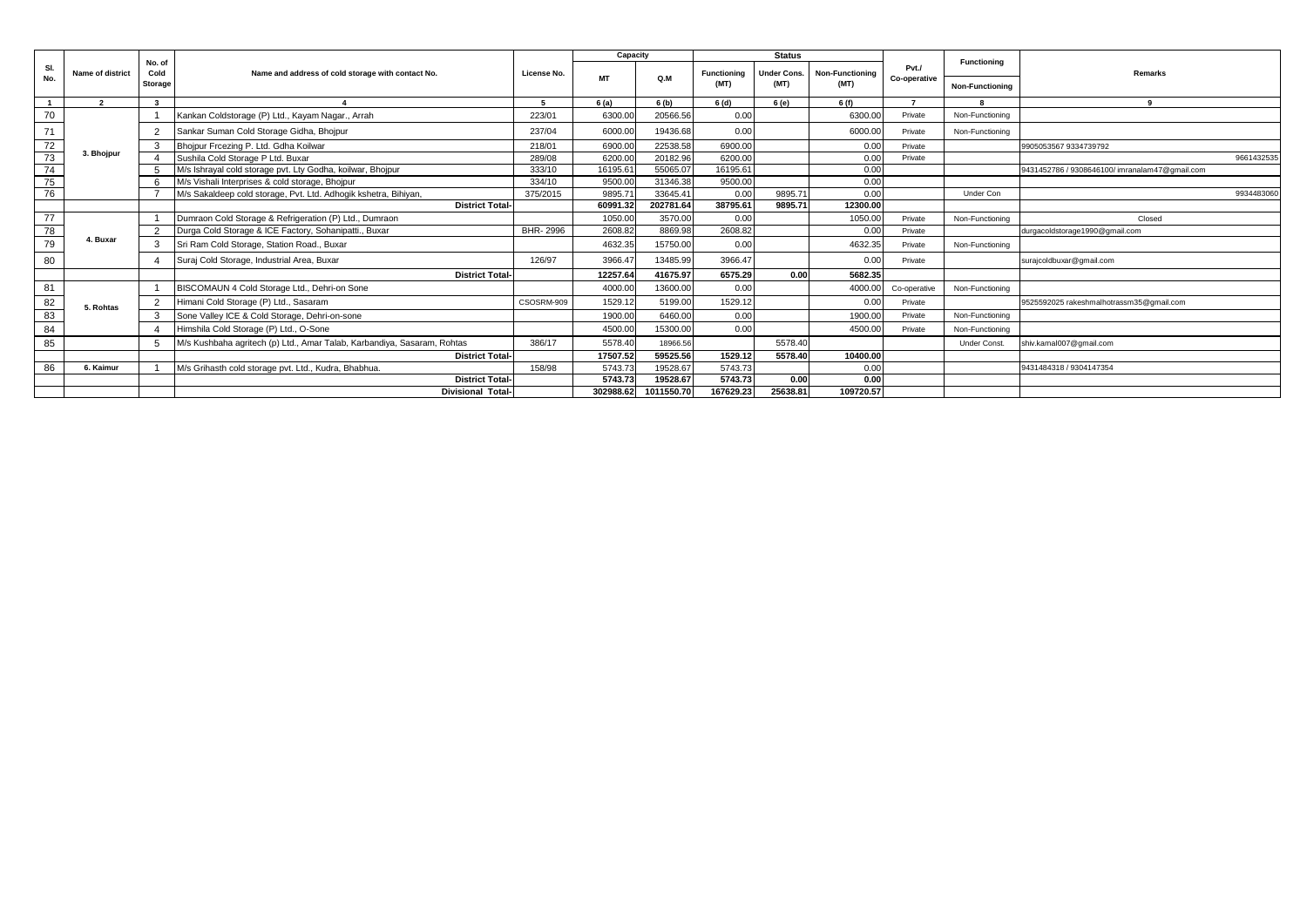|                |                  |                         |                                                                               |             | Capacity           |                    |                    | <b>Status</b>      |                        |                      |                          |                                                |
|----------------|------------------|-------------------------|-------------------------------------------------------------------------------|-------------|--------------------|--------------------|--------------------|--------------------|------------------------|----------------------|--------------------------|------------------------------------------------|
| SI.<br>No.     | Name of district | No. of<br>Cold          | Name and address of cold storage with contact No.                             | License No. | <b>MT</b>          | Q.M                | <b>Functioning</b> | <b>Jnder Cons.</b> | <b>Non-Functioning</b> | PvtJ<br>Co-operative | <b>Functioning</b>       | <b>Remarks</b>                                 |
|                |                  | Storage                 |                                                                               |             |                    |                    | (MT)               | (MT)               | (MT)                   |                      | Non-Functioning          |                                                |
| $\overline{1}$ | $\overline{2}$   | $\overline{\mathbf{3}}$ | $\overline{4}$                                                                | -5          | 6(a)               | 6 (b)              | 6 (d)              | 6 (e)              | 6 (f)                  | $\overline{7}$       | 8                        | $\mathbf{q}$                                   |
| 87             |                  |                         | Agarwal Cold Storage., Sherghati                                              |             | 1700.00            | 19530.00           | 0.00               |                    | 1700.00                | Private              | Non-Functioning          |                                                |
| 88             |                  | 2                       | Bhadani Cold Storage., K.P. Road., Gaya                                       |             | 2350.00            | 7990.00            | 2350.00            |                    | 0.00                   | Private              |                          |                                                |
| 89             |                  | -3                      | Budha Cold Storage (P) Ltd., Nawadah Rd., Gaya                                |             | 5000.00            | 17000.00           | 0.00               |                    | 5000.00                | Private              | Non-Functioning          |                                                |
| 90             |                  | $\boldsymbol{\Lambda}$  | Chinmay Cold Storage., Buniadganj                                             | 182/2000    | 4155.88            | 14130.00           | 4155.8             |                    | 0.00                   | Private              |                          | 2054 MT Under Construcation/ 9431223410        |
| 91             |                  | 5                       | Gaya Janta Cold Storage (P) Ltd., Kujapi                                      | 38/96       | 1000.00            | 3245.00            | 1000.00            |                    | 0.00                   | Private              |                          |                                                |
| 92             |                  | 6                       | Kujapi Cold Storage, (P) Ltd., Kujapi                                         |             | 1500.00            | 5100.00            | 0.00               |                    | 1500.00                | Private              | Non-Functioning          |                                                |
| 93             |                  | $\overline{7}$          | Magadh Cold Storage Rasulpur                                                  |             | 5600.00            | 19040.00           | 0.00               |                    | 5600.00                | Private              | Non-Functioning          |                                                |
| 94             |                  | 8                       | Phalqu ICE & Cold Storage, Manpur., Bunladanj                                 |             | 2000.00            | 6800.00            | 0.00               |                    | 2000.00                | Private              | Non-Functioning          |                                                |
| 95             |                  | 9                       | Prakash Cold Storage, Krisinna prakasn Road, Gaya                             | 45/96       | 3350.00            | 11018.00           | 0.00               |                    | 3350.00                | Private              | Non-Functioning          |                                                |
| 96             |                  | 10                      | Rambag Cold Storage (P) Ltd., Manpur, Gaya                                    | 184/2000    | 5500.00            | 18000.00           | 5500.00            |                    | 0.00                   | Private              |                          |                                                |
| 97             | 7. Gaya          | 11                      | Ruby Coldstorage (P) Ltd., Mocharim, Bodh-Gaya.                               | 185/2000    | 4840.76            | 16458.57           | 4840.7             |                    | 0.00                   | Private              |                          | 9199143079, 9852901687 rajkishore271@gmail.com |
| 98             |                  | 12                      | Som Cold Storage, Kadma                                                       |             | 1100.00            | 3740.00            | 0.00               |                    | 1100.00                | Private              | Non-Functioning          |                                                |
| 99             |                  | 13                      | Sov Cold Storage Sulebatta, Bhadaya                                           |             | 700.00             | 2380.00            | 0.00               |                    | 700.00                 | Private              | Non-Functioning          |                                                |
| 100            |                  | 14                      | Sri Vishnu Cold Storage Bodh Gaya                                             | 118/97      | 3175.29            | 10796.00           | 3175.29            |                    | 0.00                   | Private              |                          | 9431224124                                     |
| 101            |                  | 15                      | Swadesi Cold Storage (P) Ltd., Bithosarif                                     |             | 1650.00            | 5610.00            | 0.00               |                    | 1650.00                | Private              | Non-Functioning          |                                                |
| 102            |                  | 16                      | Swastik Cold Storage, Khurkhura, Gaya                                         |             | 700.00             | 2380.00            | 700.00             |                    | 0.00                   | Private              |                          |                                                |
| 103            |                  | 17                      | Triraj Cold Storage (P) Ltd., Bodhgaya                                        |             | 12452.00           | 42336.80           | 0.00               |                    | 12452.00               | Private              | Non-Functioning          |                                                |
| 104            |                  | 18                      | Sri Ram Lakhan Cold Storage P. Ltd. Sirajpur, Mocharim, Bodhgaya              | 314/08      | 5500.00            | 18109.00           | 5500.00            |                    | 0.00                   | Private              |                          |                                                |
| 105            |                  | 19                      | Sri Ram Bali Cold Storage P. Ltd. Sirajpur, Mocharim, Bodhgaya                | 332/10      | 8708.82            | 29610.00           | 8708.82            |                    | 0.00                   | Private              |                          |                                                |
| 106            |                  | 20                      | Sri Ram Nandi Cold Storage Kusha Bigha, Dobhi, Gaya.                          | 343/11      | 5172.00            | 17356.00           | 5172.00            |                    | 0.00                   | Private              |                          |                                                |
| 107            |                  | 21                      | M/s Parwati Builtech P.Ltd. Cold Storage Viill+Po-Dubhal, Chanouti            | 359/13      | 447.25             | 1520.64            | 447.25             |                    | 0.00                   | Private              |                          | pbuildtech@yahoo.com, krishnakumar@gmail.com   |
|                |                  |                         | <b>District Total-</b>                                                        |             | 76602.00           | 272150.01          | 41550.00           | 0.00               | 35052.00               |                      |                          |                                                |
| 108            |                  |                         | Krisna Cold Storage, Arwal Road., Jahanabad                                   |             | 2000.00            | 6800.00            | 0.00               |                    | 2000.00                | Private              | Non-Functioning          | Traceless                                      |
| 109            | 8. Jahanabad     | 2                       | M/s Banawar Agro Works Pvt. Ltd. Makhdumpur, Jahanabad                        | 279 (A)/07  | 5000.00            | 16572.00           | 0.00               |                    | 5000.00                | Private              | Non-Functioning          | closed                                         |
| 110            |                  | 3                       | M/s Sarojni & Sarojni Cold Storage P. Ltd. Nauna Jahanabad                    | 327/09      | 5200.00            | 17206.58           | 0.00               |                    | 5200.00                | Private              | Non-Functioning          |                                                |
|                |                  |                         | <b>District Total-</b>                                                        |             | 12200.00           | 40578.58           | 0.00               | 0.00               | 12200.00               |                      |                          |                                                |
| $\overline{a}$ | 9. Arwal         |                         |                                                                               |             | 0.00               |                    | 0.00               |                    | 0.00                   | $\sim$               | $\overline{\phantom{a}}$ | $\overline{\phantom{a}}$                       |
|                |                  |                         | <b>District Total-</b>                                                        |             | 0.00               | 0.00               | 0.00               | 0.00               | 0.00                   |                      |                          |                                                |
| 111            | 10. Aurangabad   |                         | Shankar Cold Storage and Ice Factory, Ramchandrapur<br><b>District Total-</b> |             | 1400.00<br>1400.00 | 4760.00<br>4760.00 | 0.00               | 0.00               | 1400.00<br>1400.00     | Private              | Non-Functioning          |                                                |
|                |                  |                         |                                                                               |             |                    | 2040.00            | 0.00               |                    | 600.00                 | Private              |                          |                                                |
| 112            |                  |                         | Adarsh Krishak Cold Storage, Worsologanj                                      |             | 600.00             |                    |                    |                    |                        |                      | Non-Functioning          |                                                |
| 113            | 11. Nawada       | 2                       | Panchshil Cold Storage, Akuna Bazar., Nawadah                                 |             | 2200.00            | 7480.00            | 0.00               |                    | 2200.00                | Private              | Non-Functioning          |                                                |
| 114            |                  | 3                       | Pragali ICE & Cold Storage (P) Ltd., Kaderganj                                |             | 2200.00            | 7480.00            | 0.00               |                    | 2200.0                 | Private              | Non-Functioning          |                                                |
| 115            |                  |                         | Sri Ramjanki Cold Storage (P) Ltd., Akona., Nawadah                           |             | 1600.00            | 5440.00            | 0.00               |                    | 1600.00                | Private              | Non-Functioning          |                                                |
|                |                  |                         | <b>District Total-</b>                                                        |             | 6600.00            | 22440.00           | 0.00               | 0.00               | 6600.00                |                      |                          |                                                |
|                |                  |                         | <b>Divisional Total-</b>                                                      |             | 96802.00           | 339928.59          | 41550.00           | 0.00               | 55252.00               |                      |                          |                                                |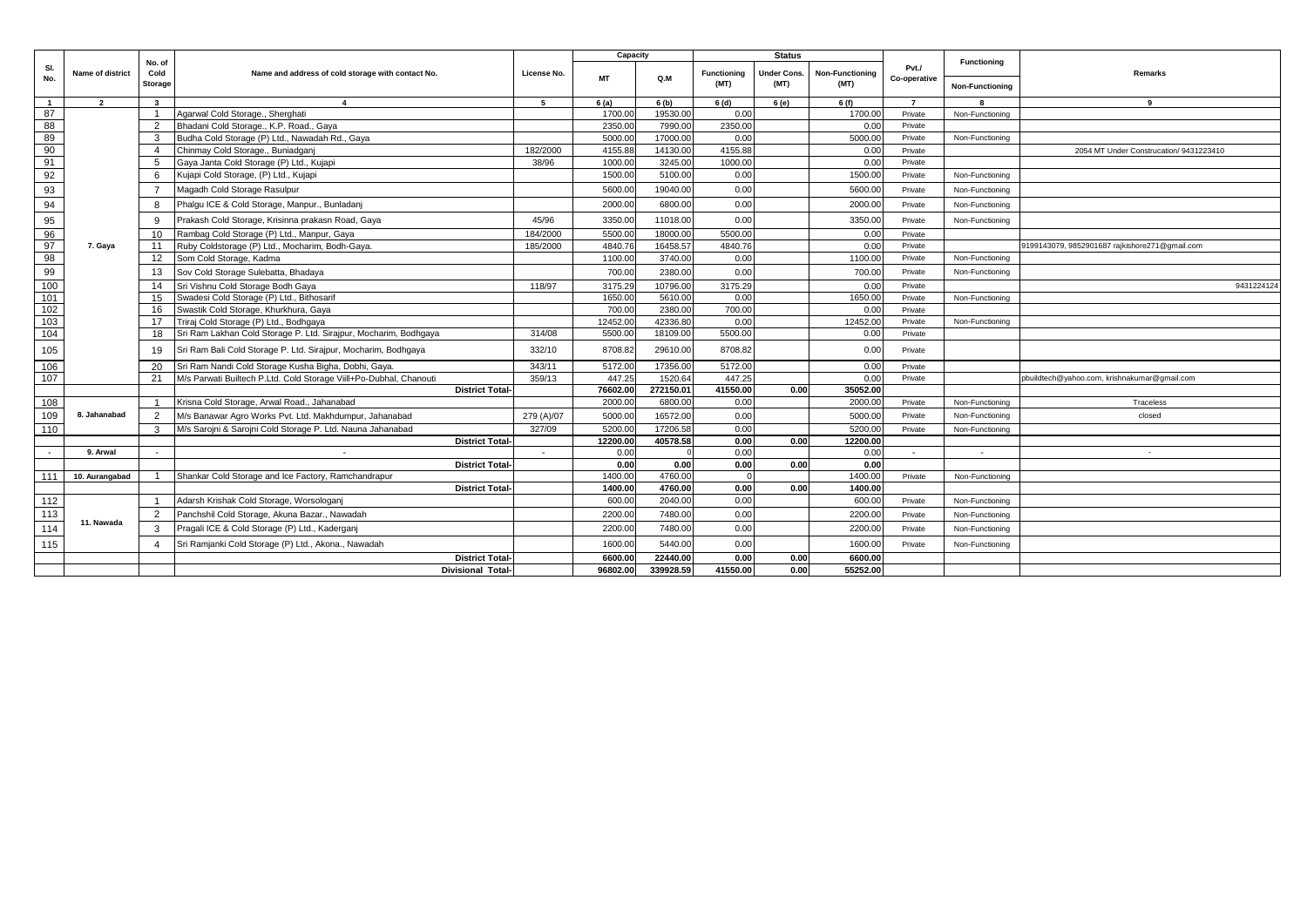|              |                  |                                  |                                                                           |             | Capacity  |           |                            | <b>Status</b>       |                                |                      | Functioning                        |                                                                          |
|--------------|------------------|----------------------------------|---------------------------------------------------------------------------|-------------|-----------|-----------|----------------------------|---------------------|--------------------------------|----------------------|------------------------------------|--------------------------------------------------------------------------|
| SI.<br>No.   | Name of district | No. of<br>Cold<br><b>Storage</b> | Name and address of cold storage with contact No.                         | License No. | <b>MT</b> | Q.M       | <b>Functioning</b><br>(MT) | Under Cons.<br>(MT) | <b>Non-Functioning</b><br>(MT) | PvtJ<br>Co-operative | <b>Non-Functioning</b>             | Remarks                                                                  |
| $\mathbf{1}$ | $\overline{2}$   | $\mathbf{3}$                     | $\overline{4}$                                                            | -5          | 6(a)      | 6(b)      | 6 (d)                      | 6 (e)               | 6 (f)                          | $\overline{7}$       | 8                                  | -9                                                                       |
| 116          |                  |                                  | Ambika cold Storage Nayagaon                                              | 188/2000    | 7500.00   | 25500.00  | 7500.00                    |                     |                                | Private              |                                    | ambikacoldstorage@yahoo.com/9334781550                                   |
| 117          |                  | 2                                | Bali Cold Storage (P) Ltd., Marhowrah                                     |             | 6200.00   | 21080.00  | 0.00                       |                     | 6200.00                        | Private              |                                    |                                                                          |
| 118          |                  | 3                                | Biswanath Cold Storage (P) Ltd., Chhapra                                  |             | 5500.00   | 18700.00  | 0.00                       |                     | 5500.00                        | Private              | Non-Functioning<br>Non-Functioning |                                                                          |
| 119          |                  | $\overline{4}$                   | M/s Sundram Cold Storage, Maroara, Saran                                  | 163/98      | 4411.76   | 14999.98  | 4411.76                    |                     | 0.00                           | Private              |                                    |                                                                          |
| 120          |                  | 5                                | Dani Morydhavaj Cold storage (P) Ltd., Aloni, Garkha, Saran               | 73/96       | 4411.76   | 14999.98  | 4411.76                    |                     | 0.00                           | Private              |                                    | aswanisinghsundram@gmail.com, 7545857744<br>vksuman@gmail.com/9097668513 |
| 121          |                  | 6                                | Ganesh Cold storage, (P) Ltd. Haldi chhapra, Saran                        | 209/01      | 5474.13   | 18612.04  | 5474.13                    |                     | 0.00                           | Private              |                                    | 9835438111 / 9771755711/ 9973693727 ganeshcolds@gmail.com                |
| 122          |                  |                                  | Harishankar Mills (Sitgriha), Station Rd., Chhapra                        |             | 2250.00   | 7650.00   | 0.00                       |                     | 2250.00                        | Private              | Non-Functioning                    |                                                                          |
| 123          |                  | 8                                | Kamla Cold Storage (P) Ltd., Masrakh                                      | 68/96       | 1978.24   | 6726.00   | 1978.24                    |                     | 0.00                           | Private              |                                    | kamlacoldstorage@rediffmail.com/9939237336                               |
| 124          |                  | 9                                | Ma-Ambey Cold Storage, Garkhabazar, Garkha                                |             | 4150.00   | 14110.00  | 4150.00                    |                     | 0.00                           | Private              |                                    |                                                                          |
| 125          |                  | 10                               | Mai Cold Storage (P) Ltd., Garkhabazar, Garkha                            | 157/98      | 1347.35   | 4581.00   | 1347.35                    |                     | 0.00                           | Private              |                                    | mycoldstorage01@gmail.com/8521616255                                     |
| 126          |                  | 11                               | Ganpati Cold Storage Baniya Pur.                                          | 263/06      | 4289.86   | 14585.53  | 4289.86                    |                     | 0.00                           | Private              |                                    | ganpaticolds@gmail.com/9572906484                                        |
| 127          |                  | 12                               | Competant Promoters & Fisco Service P. Ltd. Marhaura                      | 69/96       | 2104.62   | 7155.70   | 2104.62                    |                     | 0.00                           | Private              |                                    | comitentpramotor@gmail.com, 9973693727                                   |
| 128          |                  | 13                               | Panchali Cold Storage, (P) Ltd., Garkhabazar, Garkha                      | 146/97      | 5445.00   | 18513.00  | 5445.00                    |                     | 0.00                           | Private              |                                    | nail4rajeevraman@gmail.com/9572552121                                    |
| 129          |                  | 14                               | Prasad ICE & Cold Storage, Shyamchawk, Chhapra<br>(M-9431472335)          | 67/96       | 2940.59   | 9998.00   | 2940.59                    |                     | 0.00                           | Private              |                                    | 06152-232564 M-9431472335, 9431274102,<br>prasadcoldstorage011@yahoo.com |
| 130          |                  | 15                               | Om Bajarangi Cold Storage P. Ltd. Kadipur, Nagar chapra                   |             | 1646.00   | 5596.40   | 1646.00                    |                     | 0.00                           | Private              |                                    | CANCELLED                                                                |
| 131          |                  | 16                               | R.S. Cold Storage, Marhowrah Road, Chhapra                                | 161/98      | 3200.00   | 10306.00  | 3200.00                    |                     | 0.00                           | Private              |                                    |                                                                          |
| 132          |                  | 17                               | Rama Cold Storage, Marhowrah Road, Chhapra                                | 77/96       | 3654.12   | 12424.00  | 3654.12                    |                     | 0.00                           | Private              |                                    | ramacoldstorage@gmail.com/9771535699                                     |
| 133          |                  | 18                               | Royal Multipurpose Cold Storage (P) Ltd., Sonepur                         |             | 434.00    | 1475.60   | 0.00                       |                     | 434.00                         | Private              | Non-Functioning                    |                                                                          |
| 134          |                  | 19                               | Shekhar Cold Storage (P) Ltd., Garkha                                     |             | 4000.00   | 13600.00  | 0.00                       |                     | 4000.00                        | Private              | Non-Functioning                    |                                                                          |
| 135          |                  | 20                               | Sri Durga Cold Storage, Nagra                                             |             | 2200.00   | 7480.00   | 0.00                       |                     | 2200.00                        | Private              | Non-Functioning                    |                                                                          |
| 136          | 12. Saran        | 21                               | Sri Shankar Cold Storage, Garkhabazar, Garkha                             | 66/96       | 2372.35   | 8066.00   | 2372.35                    |                     | 0.00                           | Private              |                                    | srishankarcoldstorage@gmail.com/9934758348                               |
| 137          |                  | 22                               | Sudama Cold Storage (P) Ltd., Marhowrah                                   |             | 5000.00   | 17000.00  | 0.00                       |                     | 5000.00                        | Private              | Non-Functioning                    |                                                                          |
| 138          |                  | 23                               | Bajrangbali Cold Storage Pvt. Chonchaura, Marhaura Road                   | 222/01      | 5800.00   | 18846.7   | 5800.00                    |                     | 0.00                           | Private              |                                    |                                                                          |
| 139          |                  | 24                               | Sri Shashi Bhushan Cold Storage P. Ltd. Baniyapur, Chhapra                | 268/06      | 600.00    | 2036.72   | 0.00                       |                     | 600.00                         | Private              | Non-Functioning                    |                                                                          |
| 140          |                  | 25                               | Sri Narayan Cold Storage, Chetan, Puchri, Saran                           | 273/07      | 4263.43   | 14495.67  | 4263.43                    |                     | 0.00                           | Private              |                                    | sunilsingh0612@gmail.com/9431216013                                      |
| 141          |                  | 26                               | Panchdev Cold Storage P. Ltd. Aphaura Nagara, Saran                       | 274/07      | 6111.18   | 20778.00  | 6111.18                    |                     | 0.00                           | Private              |                                    | panchdevcoldstorage@rediffmail.com/7352178458                            |
| 142          |                  | 27                               | Maa Bhawani Cold Storage, Digharawa, Saran                                | 275/07      | 4500.00   | 14803.00  | 4500.00                    |                     | 0.00                           | Private              |                                    | maabhawanicoldstorage@yahoo.com/9308116550                               |
| 143          |                  | 28                               | Om Suriya Namh Cold Storage P. Ltd. Gorkha, Saran                         | 296/08      | 5373.53   | 18270.00  | 5373.53                    |                     | 0.00                           | Private              |                                    |                                                                          |
| 144          |                  | 29                               | Ramdhar Singh Cold Storage P. Ltd. Ekma, Saran                            | 300/08      | 6500.00   | 21499.51  | 6500.00                    |                     | 0.00                           | Private              |                                    |                                                                          |
| 145          |                  | 30                               | Shiv Bhawani Cold Storage P. Ltd. Masarkh, Saran                          | 308/08      | 5878.24   | 19986.00  | 0.00                       | 5878.24             | 0.00                           | Private              | <b>u.c.</b>                        | shivbhawanicoldstorage@gmail.com/9431076794                              |
| 146          |                  | 31                               | Bhagat Preservation Cold Storage P. Ltd. Gobindchak, Sonpur, Saran        | 267/06      | 2000.00   | 6600.00   | 0.00                       |                     | 2000.00                        | Private              | Non-Functioning                    |                                                                          |
| 147          |                  | 32                               | Thakur Anukulchand Cold Storage, Sonoho, Aminaur, Chhapra, Saran          | 243/04      | 7580.33   | 25773.1   | 7580.33                    |                     | 0.00                           | Private              |                                    | thakuranukulchandcoldstorage@rediffmail.com/8292952004                   |
| 148          |                  | 33                               | Royal Nutritions Pvt. Ltd., Sonepur, Saran                                | 206/2000    | 394.25    | 1323.00   |                            |                     | 394.25                         |                      | Non-Functioning                    |                                                                          |
| 149          |                  | 34                               | M/s Sri Parshuram Ji Cold Storage Pvt. Ltd. Dayalpur, Saran               | 379/16      | 5890.54   | 20027.82  | 5890.54                    |                     | 0.00                           | Private              |                                    | wish2anilkumar@rediffmail.com/9431216231                                 |
| 150          |                  | 35                               | M/s Shankari Agro Inds. Pvt. Ltd. Khanpur, Derni, Saran                   | 382/16      | 7868.96   | 26754.48  | 0.00                       | 7868.96             | 0.00                           |                      | Under Const.                       |                                                                          |
| 151          |                  | 36                               | M/s Parshuramji Cold Storage Pvt. Ltd. Bhagawanpur, Sutihar, Derni, Saran | 383/16      | 7290.47   | 24787.60  | 0.00                       | 7290.4              | 0.00                           | Private              | Under Const.                       | wish2anilkumar@rediffmail.com/9431216231                                 |
| 152          |                  | 37                               | M/s Ansuiya Cold Storage Pvt. Ltd., Kadhna, Mahammadpur, Garkha, Saran    | 384/16      | 5744.12   | 19530.00  | 5744.12                    |                     | 0.00                           | Private              |                                    | tupriya949@gmail.com/9199917705                                          |
| 153          |                  | 38                               | M/s Maiyaji Cold Storage (P) Ltd., Kheripakar, Govind, Amnour, Saran      | 387/17      | 10779.69  | 36650.95  |                            | 10779.69            |                                |                      | Under Const.                       | acs.arjun@gmail.com                                                      |
|              |                  |                                  | <b>District Total-</b>                                                    |             | 167084.50 | 565321.82 | 106688.89                  | 31817.36            | 28578.25                       |                      |                                    |                                                                          |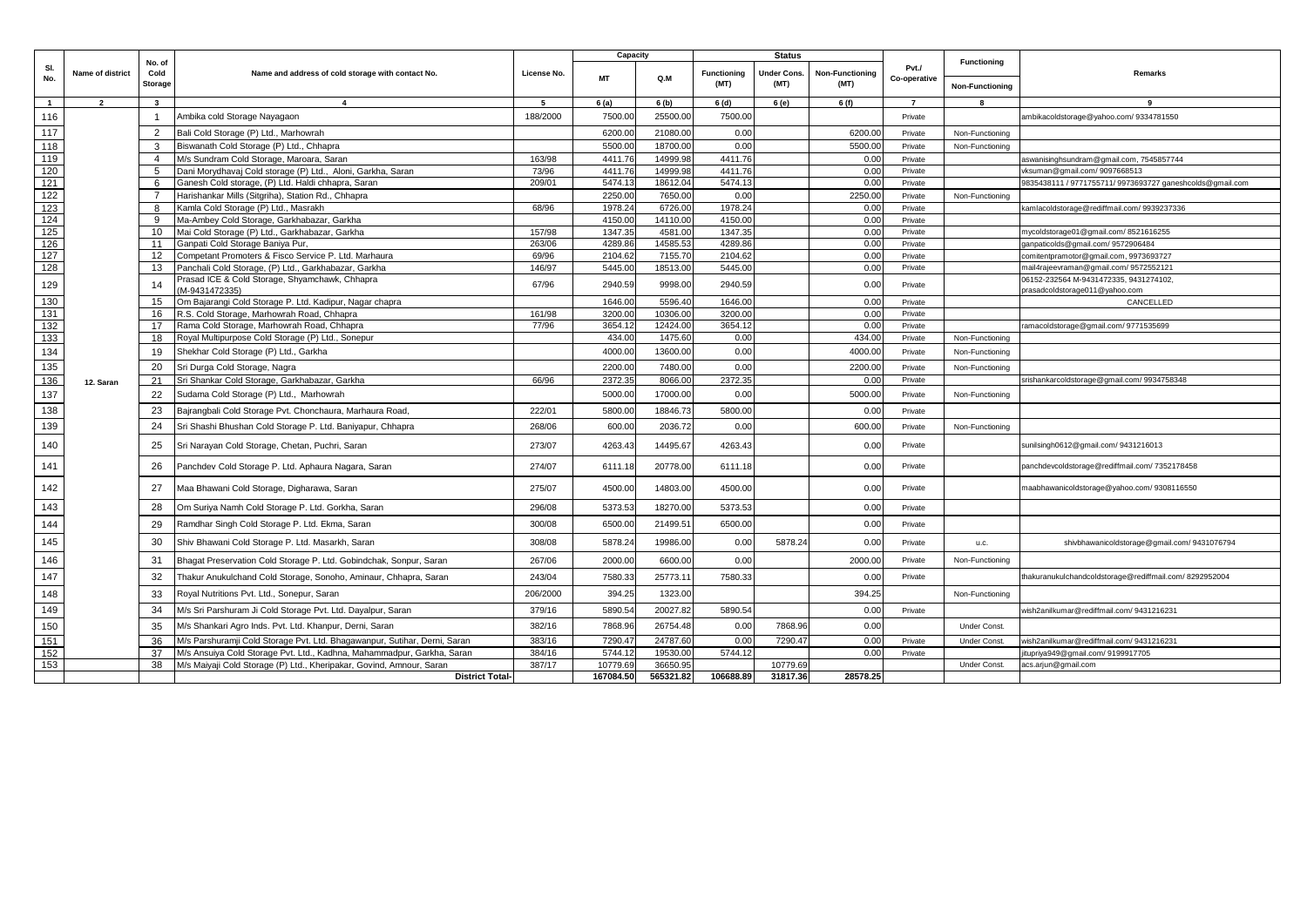|                  |                  |                           |                                                                                    |             | Capacity           |                      |                            | <b>Status</b>       |                         |                       |                                       |                                                  |
|------------------|------------------|---------------------------|------------------------------------------------------------------------------------|-------------|--------------------|----------------------|----------------------------|---------------------|-------------------------|-----------------------|---------------------------------------|--------------------------------------------------|
| SI.<br>No.       | Name of district | No. of<br>Cold<br>Storage | Name and address of cold storage with contact No.                                  | License No. | <b>MT</b>          | Q.M                  | <b>Functioning</b><br>(MT) | Under Cons.<br>(MT) | Non-Functioning<br>(MT) | Pvt./<br>Co-operative | Functioning<br><b>Non-Functioning</b> | Remarks                                          |
| $\overline{1}$   | $\overline{2}$   | $\mathbf{3}$              | $\overline{4}$                                                                     | - 5         | 6(a)               | 6(b)                 | 6 (d)                      | 6 (e)               | 6 (f)                   | $\overline{7}$        | 8                                     | 9                                                |
| 154              |                  | $\overline{1}$            | Balaji Cold Storage (P) Ltd., Siwan                                                |             | 3000.00            | 10200.0              | 0.00                       |                     | 3000.00                 | Private               | Non-Functioning                       |                                                  |
| 155              |                  | 2                         | Bhagawan Cold Storage, Tadwan, Siwan                                               |             | 1488.82            | 5062.00              | 1488.82                    |                     | 0.00                    | Private               |                                       | 9801692240                                       |
| 156              |                  | 3                         | Byahut Cold Storage, Basantpur                                                     |             | 850.00             | 2890.00              | 0.00                       |                     | 850.00                  | Private               | Non-Functioning                       |                                                  |
| 157              |                  | $\overline{4}$            | Darjeeling ICE & Cold Storage, Station Road, Siwan                                 |             | 1300.00            | 4420.00              | 0.00                       |                     | 1300.00                 | Private               | Non-Functioning                       |                                                  |
| 158              |                  | 5                         | Janata Cold Storage, Maharajganj                                                   |             | 2000.00            | 6800.00              | 0.00                       |                     | 2000.00                 | Private               | Non-Functioning                       |                                                  |
| 159              |                  | 6                         | Kisan Cold Storage, Dindayalpur                                                    | 124/1997    | 2720.00            | 9248.00              | 2720.00                    |                     | 0.00                    | Private               |                                       | 9431218829/kcsckd@gmail.com                      |
| 160              |                  | $\overline{7}$            | Rajib Cold Storage, Gosala Road, Siwan                                             |             | 1600.00            | 5440.00              | 1600.00                    |                     | 0.00                    | Private               |                                       |                                                  |
| 161              | 13. Siwan        | 8                         | Wahab Cold Storage and ICE Plant, Sikandarpur                                      |             | 3000.00            | 10200.00             | 0.00                       |                     | 3000.00                 | Private               | Non-Functioning                       |                                                  |
| 162              |                  | 9                         | Ashdullah Cold Storage P. Ltd.Husainganj, Siwan                                    | 292/08      | 6600.00            | 21674.60             | 0.00                       |                     | 6600.00                 | Private               | Non-Functioning                       |                                                  |
| 163              |                  | 10                        | Gulab Cold Storage Ekmapanchrakhi                                                  | 235/03      | 4392.3             | 14933.84             | 4392.31                    |                     | 0.00                    | Private               |                                       | 9771474233                                       |
| 164              |                  | 11                        | M/s Bol-Bum Cold Storage, Patera, Gopalganj, Siwan                                 | 253/12      | 6300.00            | 21296.94             | 6300.00                    |                     | 0.00                    | Private               |                                       |                                                  |
| 165              |                  | 12                        | M/s Purnima Cold Storage, Karom, Po-Babna Bazar, Darouti, Siwan                    | 357/13      | 6338.40            | 21296.94             | 0.00                       | 6338.40             | 0.00                    | Private               | Under Const.                          |                                                  |
| 166              |                  | 13                        | M/s Purnima Cold Storage, Karom, Po-Babna Bazar, Darouti, Siwan Unit-B             | 358/13      | 6338.4             | 21296.94             | 0.00                       | 6338.4              | 0.00                    | Private               | Under Const.                          |                                                  |
| 167              |                  | 13                        | M/s Laheji Freezing House Pvt. Ltd., Po-Laheji Bazar, M.H. Nagar                   | 360/14      | 6859.40            | 23047.5              | 6859.40                    |                     | 0.00                    | Private               |                                       | 9661589236                                       |
|                  |                  |                           | <b>District Total-</b>                                                             |             | 52787.33           | 177806.76            | 23360.53                   | 12676.80            | 16750.00                |                       |                                       |                                                  |
| 168              |                  | $\mathbf{1}$              | Apna Cold Storage., Stn. Road., Gopalganj                                          |             | 4000.00            | 13600.00             | 0.00                       |                     | 4000.00                 | Private               | Non-Functioning                       |                                                  |
| 169              |                  | 2                         | Hira Cold Storage., Mirganj                                                        |             | 1750.00            | 5950.00              | 0.00                       |                     | 1750.00                 | Private               | Non-Functioning                       |                                                  |
| 170              |                  | 3                         | Jai Bharat Cold Storage., Mirganj                                                  |             | 2400.00            | 8160.00              | 0.00                       |                     | 2400.00                 | Private               | Non-Functioning                       |                                                  |
| 171              |                  | $\overline{4}$            | Maa Ambey Coldstorage (P) Ltd., Line Bazar., Mirganj                               | 220/01      | 5030.35            | 17103.19             | 5030.3                     |                     | 0.00                    | Private               |                                       | 9431261538/digvijaykumarrai@gmail.com            |
| 172              |                  | 5                         | Prabhu Cold Storage, Salimbazar                                                    | 162/1998    | 4644.1             | 15790.00             | 4644.1                     |                     | 0.00                    | Private               |                                       | 9801100129/9199315302                            |
| 173              |                  | 6                         | Ram Sitbhandar, Radhaganj                                                          |             | 3000.00            | 10200.00             | 3000.00                    |                     | 0.00                    | Private               |                                       |                                                  |
| 174              |                  | $\overline{7}$            | Sardar Cold Storage, Sasamusa                                                      |             | 2600.00            | 8840.00              | 2600.00                    |                     | 0.00                    | Private               |                                       | 9430562975                                       |
| $\overline{175}$ | 14. Gopalganj    | 8                         | Sri Ram Krisna Sitbhandar & Ice Factory, Birpur                                    |             | 4700.00            | 15980.00             | 0.00                       |                     | 4700.00                 | Private               | Non-Functioning                       |                                                  |
| 176              |                  | 9                         | Sri Sitaram Cold Storage, Misribatara                                              | 134/97      | 1047.0             | 3560.00              | 1047.06                    |                     | 0.00                    | Private               |                                       |                                                  |
| 177              |                  | 10 <sup>1</sup>           | Anand Potato Cold Storage Pvt. Ltd. Tegrahi, Gopalganj                             | 298/08      | 12400.00           | 40852.00             | 12400.00                   |                     | 0.00                    | Private               |                                       |                                                  |
| 178              |                  | 11                        | Gaudaram cold Storage P. Ltd. Bhore, Gopalganj                                     | 331/10      | 5957.47            | 20255.40             | 5957.4                     |                     | 0.00                    | Private               |                                       | gr.p.coldstorage@gmail.com/9973108946/9546222104 |
| 179              |                  | 12                        | Maa Ambey Cold storage (P) Ltd., Pipra khas Mirganj, Gopalganj                     | 280/07      | 5280.00            | 17952.00             | 5280.0                     |                     | 0.00                    | Private               |                                       | 9939416582/9386596383/nishi_nanhe@yahoo.co.in    |
| 180              |                  | 13                        | Gulab Cold Storage pvt. Ltd. Chakmzan Gopalganj                                    | 230/03      | 3700.00            | 12088.43             | 3700.00                    |                     | 0.00                    | Private               |                                       |                                                  |
| 181              |                  | 14                        | M/s Baruli Cold Storage & Ice Industries P. Ltd. Bharkuiyan, Gopalganj             | 351/12      | 3800.00            | 16879.26             | 3800.00                    |                     | 0.00                    | Private               |                                       | 9939863254/9006688724/barauli1979@gmail.com      |
| 182              |                  | 15                        | M/S Azam Cold Storage Pvt. Ltd., Bathua Bazar                                      | 365/14      | 5279.74            | 17951.10             | 5279.74                    |                     | 0.00                    | Private               |                                       | 9801100129                                       |
|                  |                  |                           | <b>District Total</b>                                                              |             | 65588.74           | 225161.38            | 52738.74                   | 0.00                | 12850.00                |                       |                                       |                                                  |
|                  |                  |                           | <b>Divisional Total-</b>                                                           |             | 285460.57          | 968289.96            | 182788.16                  | 44494.16            | 58178.25                |                       |                                       |                                                  |
| 183              |                  | $\overline{1}$            | Giridhari ICE & Cold Storage., Aghuriabazar., Muzaffarpur                          | 36/96       | 757.76             | 2576.38              | 757.76                     |                     | 0.00                    | Private               |                                       | 0621-22273343/7488087274                         |
| 184              |                  | 2                         | Mohan Cold Storage (P) Ltd., Unit-B, Kurhani                                       |             | 2750.00            | 9350.00              | 0.00                       |                     | 2750.00                 | Private               | Non-Functioning                       |                                                  |
| 185              |                  | 3                         | Motipur Cold Storage (P) Ltd., Motipur                                             |             | 5000.00            | 17000.00             | 0.00                       |                     | 5000.00                 | Private               | Non-Functioning                       |                                                  |
| 186              |                  | $\overline{4}$            | Nathani Chemicals Industries, Kochisarai, Muzaffarpur                              | 203/2000    | 700.00             | 2110.00              | 700.00                     |                     | 0.00                    | Private               |                                       | 9431241305                                       |
| 187              |                  | -5                        | Ranjit ICE & Cold Storage, Majhauli, Muzaffarpur                                   | 50/96       | 5096.94            | 17329.61             | 5096.94                    |                     | 0.00                    | Private               |                                       | 0621-2270014 sajjad@yunus05@yahoo.com            |
| 188              |                  | 6                         | Shahebganj Sanjukta Swabalambi Cold Storage, Muzaffarpur                           | 207/2000    | 6000.00            | 18276.82             | 0.00                       |                     | 6000.00                 | Private               | Non-Functioning                       |                                                  |
| 189              |                  | $\overline{7}$            | Sharma Cold Storage & ICE Factory (P) Ltd., Muzaffrpur                             | 46/96       | 2300.00            | 7820.00              | 2300.00                    |                     | 0.00                    | Private               |                                       | 9835446494                                       |
| 190              |                  | 8                         | Sri Ram Agro Coldstorage (P) Ltd. Purani Bazar, Muzaffrpur                         | 215/01      | 5000.00            | 16284.00             | 5000.00                    |                     | 0.00                    | Private               |                                       | 9204551103, sanjaykarya786@gmail.com             |
| 191<br>192       |                  | 9                         | Sri Shankar ICE & Cold Storage., Patahi. (M- 9334042848)                           | 53/96       | 2700.00            | 9180.00              | 0.00<br>0.00               |                     | 2700.00                 | Private               | Non-Functioning                       | 9431238067 radhaak@bsnl.in                       |
| 193              |                  | 10<br>11                  | Prabhu Cold Storage, Sarbdipur, Bocha<br>Prabha Cold Storage, Buchaha, muzaffarpur | 254/05      | 5380.00<br>4873.97 | 18292.00<br>16571.50 | 4873.97                    |                     | 5380.00<br>0.00         | Private<br>Private    | Non-Functioning                       |                                                  |
| 194              | 15. Muzaffarpur  | 12                        | Meenapur Cold Storage, Basudev Chapra, Minapur, Muz                                | 262/06      | 5400.00            | 17748.00             | 5400.00                    |                     | 0.00                    | Private               |                                       | 9431007728/kpcsmuz@gmail.com<br>9431238536       |
| 195              |                  | 13                        | Jai Durga Cold Storage, NH-53, Patiyasha, Muz                                      | 266/06      | 6425.3             | 13255.00             | 3898.6                     | 2526.7              | 0.00                    | Private               | EXP                                   | 9801434881 / 9661917895                          |
| 196              |                  | 14                        | Proteck Cold Storage P. Ltd. Kudariya Mango, Parul, Muz                            | 310/08      | 7100.00            | 23324.08             | 7100.00                    |                     | 0.00                    | Private               |                                       | 9973328095                                       |
| 197              |                  | 15                        | Bela Cold Storage, Industrial Area, Bela, Muz                                      | 318/09      | 6065.59            | 20623.00             | 6065.59                    |                     | 0.00                    | Private               |                                       | 9471063090                                       |
| 198              |                  | 16                        | Kantiprabha Cold Storage P. Ltd. Maithi, Gaighat, Muz                              | 319/09      | 5767.15            | 19608.30             | 5767.15                    |                     | 0.00                    | Private               |                                       | 9431007728/kpcsmuz@gmail.com                     |
| 199              |                  | 17                        | M/s Ambika Bhawani cold storage, Sarwya, Muzzaffarpur                              | 244/04      | 4876.76            | 16581.00             | 4876.7                     |                     | 0.00                    | Private               |                                       | 9939927713/7763813438                            |
| 200              |                  | 18                        | M/s Kishan Nagar cold storage, Kanti, Muzzaffarpur                                 | 229/09      | 2000.00            | 6603.60              | 2000.00                    |                     | 0.00                    | Private               |                                       | 9939048111                                       |
| 201              |                  | 19                        | M/s Buland cold storage pvt. Ltd. Modhbon, muzzaffarpur                            | 336/10      | 7500.00            | 24580.00             | 7500.00                    |                     | 0.00                    | Private               |                                       |                                                  |
| 202              |                  | 20                        | D.K. ICE & Cold Storage (P) Ltd., Rohika., Muzaffarpur                             | 179/99      | 5039.65            | 17134.80             | 5039.65                    |                     | 0.00                    | Private               |                                       | 9204650155/dkagrico@gmail.com                    |
| 203              |                  | 21                        | Phular Cold Storage (P) Ltd., Madwan, Kanti, Muzaffarpur                           | 345/11      | 7904.00            | 26522.63             | 7904.00                    |                     | 0.00                    | Private               |                                       | 9431813608                                       |
| 204              |                  | 22                        | M/s Dev Shiva Agro Cold Storage (P) Ltd., Chandrahatti, Kurhani, Muzaffarpur       | 356/13      | 9903.29            | 33671.18             | 9903.2                     |                     | 0.00                    | Private               |                                       | devshivaagro@gmail.com                           |
| 205              |                  | 23                        | M/S Unique Foods Private Ltd., Reva Road, Mujaffarpur                              | 372/15      | 1437.29            | 4886.80              | 1437.29                    |                     | 0.00                    | Private               |                                       |                                                  |
|                  |                  |                           | <b>District Total-</b>                                                             |             | 109977.72          | 359328.70            | 85621.02                   | 2526.70             | 21830.00                |                       |                                       |                                                  |
|                  |                  |                           |                                                                                    |             |                    |                      |                            |                     |                         |                       |                                       |                                                  |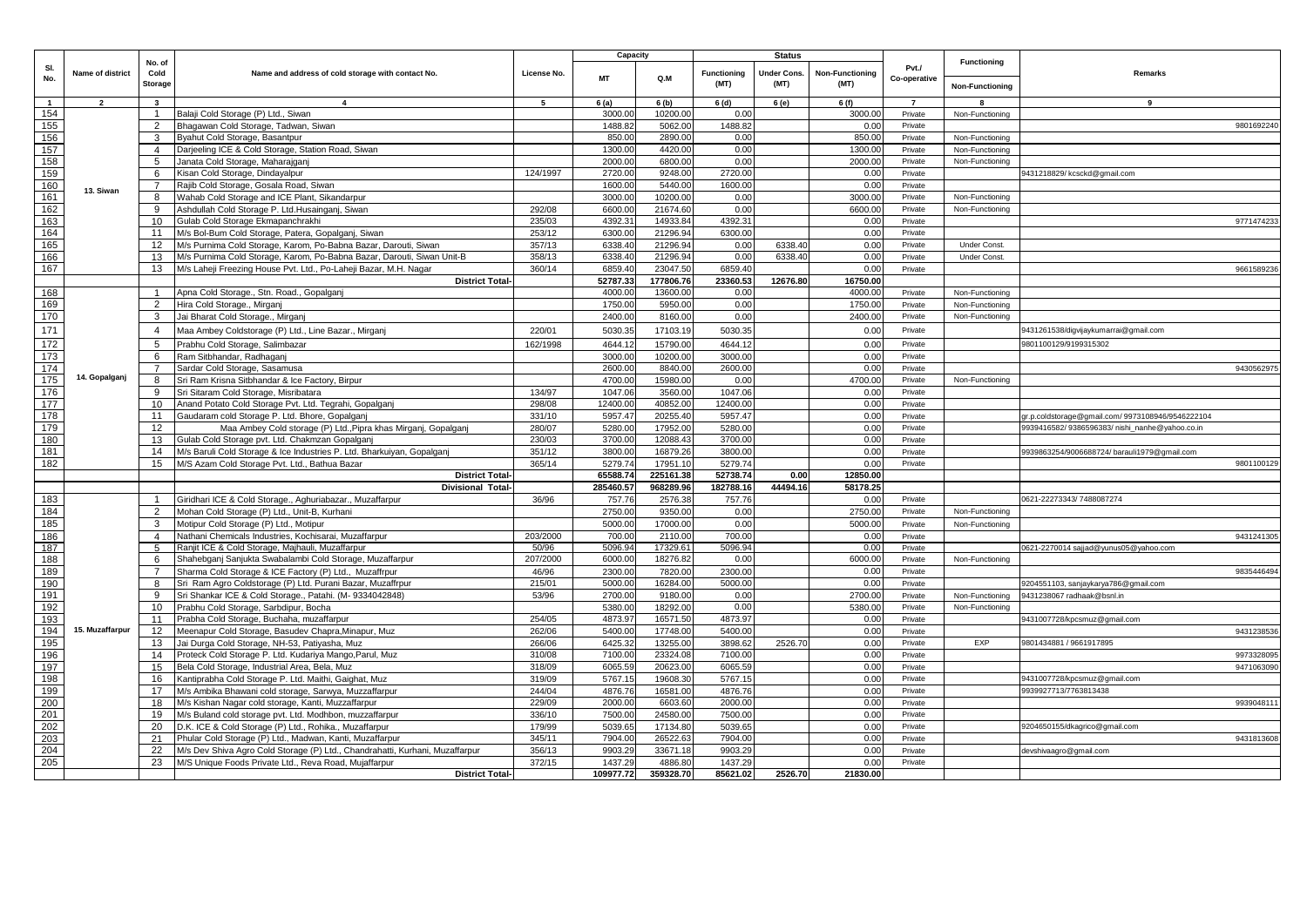|                                     |                       |                                  |                                                                          |             | Capacity         |           | <b>Status</b>              |                            |                                |                       |                        |                                                                                                          |            |
|-------------------------------------|-----------------------|----------------------------------|--------------------------------------------------------------------------|-------------|------------------|-----------|----------------------------|----------------------------|--------------------------------|-----------------------|------------------------|----------------------------------------------------------------------------------------------------------|------------|
| SI.<br>No.                          | Name of district      | No. of<br>Cold<br><b>Storage</b> | Name and address of cold storage with contact No.                        | License No. | <b>MT</b>        | Q.M       | <b>Functioning</b><br>(MT) | <b>Jnder Cons.</b><br>(MT) | <b>Non-Functioning</b><br>(MT) | Pvt./<br>Co-operative | <b>Functioning</b>     | Remarks                                                                                                  |            |
|                                     |                       |                                  |                                                                          |             |                  |           |                            |                            |                                |                       | <b>Non-Functioning</b> |                                                                                                          |            |
| $\mathbf{1}$                        | $\overline{2}$        | $\mathbf{3}$                     | $\overline{4}$                                                           | -5          | 6(a)             | 6(b)      | 6(d)                       | 6 (e)                      | 6 (f)                          | $\overline{7}$        | 8                      | 9                                                                                                        |            |
| 206                                 |                       | $\overline{1}$                   | Chowdhury Cold Storage, Bethia                                           | 20/96       | 3937.3           | 13387.00  | 3937.3                     |                            | 0.00                           | Private               |                        |                                                                                                          | 9431017449 |
| 207                                 |                       | 2                                | BISCO 5 and Cold Storage Ltd., Industrial Area. Betiah                   |             | 5000.0           | 17000.00  | 5000.00                    |                            | 0.00                           | Co-operative          |                        |                                                                                                          |            |
| 208                                 |                       | 3                                | Champaran Cold Storage, Bagha                                            |             | 900.0            | 3060.00   | 900.00                     |                            | 0.00                           | Private               |                        |                                                                                                          |            |
| 209                                 | 16. West              | 4                                | Dumuria Joint Farming Co-operative Society Ltd. Dumuria                  | 211/01      | 2500.0           | 7334.00   | 2500.00                    |                            | 0.00                           | Co-operative          |                        |                                                                                                          |            |
| 210                                 | Champaran             | $5^{\circ}$                      | Kisan Cold Storage, Vill, Kaurihat Raxaul                                |             | 5300.0           | 18020.00  | 5300.00<br>8000.0          |                            | 0.0(                           | Private               |                        |                                                                                                          |            |
| 211<br>212                          |                       | 6<br>$\overline{7}$              | Nanasati ICE & Cold Storage, Nanasati, Rammagar                          | 181/2000    | 8000.0<br>2312.0 | 27200.00  | 2312.0                     |                            | 0.00                           | Private               |                        |                                                                                                          |            |
|                                     |                       |                                  | Narkatiyaganj ICE & Cold Storge, Narkatiyaganj                           | 131/97      |                  | 7860.80   |                            |                            | 0.00                           | Private               |                        |                                                                                                          |            |
| 213                                 |                       | 8                                | Rajgharia Cold Storage & ICE Factory, Betiah                             | 104/97      | 4376.52          | 14880.16  | 4376.52                    |                            | 0.00                           | Private               |                        | 9431212870/Lntyrehouse@rediffmail.com                                                                    |            |
|                                     |                       |                                  | <b>District Total-</b>                                                   |             | 32325.8          | 108741.96 | 32325.87                   | 0.00                       | 0.00                           |                       |                        |                                                                                                          |            |
| 214                                 |                       | $\overline{1}$                   | Chakla Cold Storage, Barachakia                                          | 51/96       | 2317.0           | 7878.00   | 2317.06                    |                            | 0.00                           | Private               |                        |                                                                                                          | 9431233162 |
| 215                                 |                       | 2                                | Champaran Cold Storage (P) Ltd., Harsidih (M-9431233211)                 | 11//96      | 10773.6          | 36630.40  | 10773.65                   |                            | 0.00                           | Private               |                        | rakeshqupta88@gmail.com, 9471088888                                                                      |            |
| $\frac{216}{217}$                   |                       | 3                                | New Chakla Cold Storage, Ahirauliya, Bara chakla                         | 148/98      | 3176.4           | 10800.00  | 3176.4                     |                            | 0.00                           | Private               |                        |                                                                                                          | 9431233162 |
|                                     |                       | $\overline{4}$                   | Harsidih ICE & Cold Storage, Harsidih                                    | 178/99      | 6117.94          | 20801.00  | 6117.94                    |                            | 0.00                           | Private               |                        | 9431233334/9934123034 krishnarjun334@gmail.com                                                           |            |
| 218                                 |                       | 5                                | Kissan Cold Storage, Kaurihar, Raxaul                                    |             | 5250.0           | 20801.00  | 0.00                       |                            | 5250.00                        | Private               | Non-Functioning        |                                                                                                          |            |
|                                     |                       | 6                                | Navin ICE & Cold Storage, (P) Ltd., Laxmipur                             |             | 1000.0           | 3400.0    | 0.00                       |                            | 1000.0                         | Private               | Non-Functioning        |                                                                                                          |            |
| $\frac{219}{220}$                   |                       | $\overline{7}$                   | R.B. Cold Storage, Bariarpur., Motihari                                  | 56/96       | 2250.0           | 7650.00   | 2250.00                    |                            | 0.00                           | Private               |                        |                                                                                                          |            |
|                                     |                       | 8                                | Sarvodaya ICE & Cold Storage, Motihari                                   | 111/97      | 2700.0           | 9180.00   | 2700.00                    |                            | 0.00                           | Private               |                        |                                                                                                          |            |
| 222                                 |                       | 9                                | Satyakam Cold Storage., (P) Ltd., Pipra                                  | 168/99      | 8102.1           | 27547.23  | 8102.1                     |                            | 0.00                           | Private               |                        | 9504167191, 9470044417                                                                                   |            |
| 223                                 |                       | 10                               | Shyam ICE & Cold Storage, Areraj                                         | 26/96       | 4670.5           | 15880.00  | 4670.59                    |                            | 0.00                           | Private               |                        | raj903233@gmail.com                                                                                      |            |
|                                     |                       | 11                               | Singh & Roy Cold Storage (P) Ltd., Rudhiya                               | 183/2000    | 4390.7           | 14928.44  | 4390.72                    |                            | 0.00                           | Private               |                        | 9431233333/ er.shashibhushanrai@gmail.com                                                                |            |
|                                     |                       | 12                               | Sivam Coldstorage (P) Ltd., Raxaul                                       | 219/01      | 5660.0           | 19244.16  | 5660.0                     |                            | 0.00                           | Private               |                        | 06252-223652, simrimd@gmail.com                                                                          |            |
|                                     |                       | 13                               | Parasar Cold Storage Pyt. Ltd. Barmsawa, E.Champaran                     | 306/08      | 6405.0           | 21777.00  | 0.00                       | 6405.00                    | 0.00                           | Private               | Under Const.           |                                                                                                          |            |
| $\frac{224}{226}$ $\frac{225}{226}$ |                       | 14                               | Meera Comtred Pyt, Ltd, Lokha Tola, Narkatiya Bazar, E. Champaran        | 328/09      | 5744.62          | 19531.70  | 5744.62                    |                            | 0.00                           | Private               |                        | cs.nark64@gmail.com                                                                                      |            |
| 228                                 |                       | 15                               | Bhushan Singh Kesariya Cold Storage Pvt. Ltd. Kesaraiya, E. Champaran    | 329/09      | 5340.8           | 18158.74  | 5340.8                     |                            | 0.00                           | Private               |                        | bskes.coldstores@gmail.com                                                                               |            |
| 229                                 | 17. East<br>Champaran | 16                               | Jeevdhara Cold Storage Pvt. Ltd. Madhuchapra, Jeevdhara, E.Champaran     | 259/05      | 5400.00          | 17603.57  | 0.00                       |                            | 5400.00                        | Private               | Non-Functioning        | Construcation work not started                                                                           |            |
| 230                                 |                       | 17                               | Mahaveer Cold Storage, Balganj, Po-Laxmipur, Turkoliya, Motihari         | 260/06      | 3800.00          | 12377.31  | 3800.00                    |                            | 0.00                           | Private               |                        |                                                                                                          |            |
| 231                                 |                       | 18                               | Mauriya Food Pvt. Ltd. Janak Market, Satation Road, Mehasi, E. Champaran | 265/06      | 8153.8           | 27722.94  | 8153.81                    |                            | 0.00                           | Private               |                        | 9931706006/ mauryafoods@gmail.com                                                                        |            |
| 232                                 |                       | 19                               | Ahoreliya Cold Storage, Bara Chakiya, New Champaran. E.Champaran         | 286/07      | 2831.1           | 9626.00   | 2831.18                    |                            | 0.00                           | Private               |                        |                                                                                                          | 9431233162 |
| 233                                 |                       | 20                               | Krishok cold storage, Ahiroliya, E.Champaran                             | 233/03      | 5608.3           | 18820.07  | 0.00                       |                            | 5608.3                         | Private               | Non-Functioning        |                                                                                                          |            |
| 234                                 |                       | 21                               | Jai Hanuman cold storage molahi, E. chanmparan                           | 232/03      | 3500.9           | 11903.1   | 3500.9                     |                            | 0.00                           | Private               |                        |                                                                                                          | 9934676178 |
| 235                                 |                       | 22                               | Jai Mata di cold storage pvt. Ltd Madhuwan, E. champaran                 | 290/08      | 6100.7           | 20742.50  | 6100.74                    |                            | 0.00                           | Private               |                        | 9430075107/jairamprasadmadhuban@gmail.com                                                                |            |
| 236                                 |                       | 23                               | M/s Sri Shankar cold storage pvt. Ltd, Rajepur, Dhaka                    |             | 0.00             | 0.00      | 0.00                       |                            | 0.0(                           | Private               | Non-Functioning        |                                                                                                          |            |
| 237<br>238                          |                       | 24                               | M/s Murarpur multi purpus cold storage pvt. Ltd, Harsidhi                |             | 0.00             | 0.00      | 0.00                       |                            | 0.0                            | Private               | Non-Functioning        |                                                                                                          |            |
|                                     |                       | 25                               | M/s Himalalya Ice & cold storage pvt. Ltd, Sumoul                        |             | 0.00             | 0.00      | 0.00                       |                            | 0.00                           | Private               | Non-Functioning        |                                                                                                          |            |
| 239                                 |                       | 26                               | V/s Aarye Interprises & cold storage, pvt ltd, Gayghat, Harsidhi         |             | 0.00             | 0.00      | 0.00                       |                            | 0.00                           | Private               | Non-Functioning        |                                                                                                          |            |
| 240                                 |                       | 27                               | M/s Thakur Modern cold storage, pvt, ltd, Mariyabrith, Chhouradano       | 347/12      | 6000.0           | 20498.84  | 0.00                       | 6000.00                    | 0.00                           | Private               | Under Const.           |                                                                                                          |            |
| 241                                 |                       | 28                               | M/s J K S Agro Farm and Cold Storage Pvt. Ltd., Chorma, Pakridayal       | 363/14      | 5385.4           | 18310.52  | 0.00                       | 5385.45                    | 0.00                           | Private               | Under Const.           |                                                                                                          |            |
| 242                                 |                       | 29                               | M/S Prasad Agrico Industries Pvt. Ltd. East Champaran                    | 374/15      | 11812.50         | 40162.50  | 11812.50                   |                            | 0.00                           | Private               |                        | 9334062867,9473240488,7070691999 salesprasadagrico@gmail.com<br>prasadagricoindustriespvtltd@hotmail.com |            |
|                                     |                       |                                  | <b>District Total-</b>                                                   |             | 132492.01        | 450472.83 | 97443.18                   | 17790.45                   | 17258.38                       |                       |                        |                                                                                                          |            |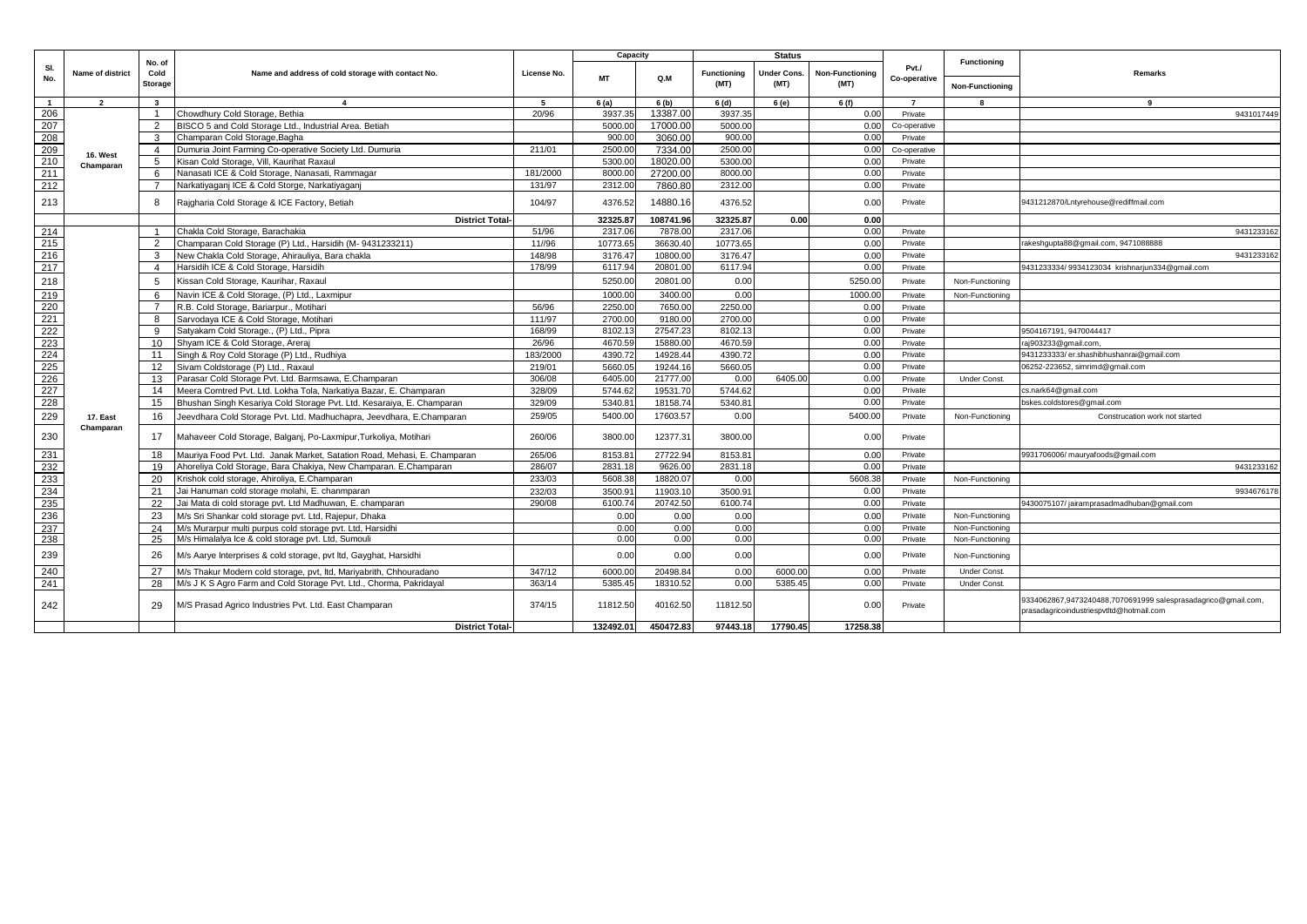|                |                  |                           |                                                                                                                 |             | Capacity  |            |                    | <b>Status</b>       |                        |                       |                        |                                                                              |
|----------------|------------------|---------------------------|-----------------------------------------------------------------------------------------------------------------|-------------|-----------|------------|--------------------|---------------------|------------------------|-----------------------|------------------------|------------------------------------------------------------------------------|
| SI.<br>No.     | Name of district | No. of<br>Cold<br>Storage | Name and address of cold storage with contact No.                                                               | License No. | <b>MT</b> | Q.M        | <b>Functioning</b> | Under Cons.<br>(MT) | <b>Non-Functioning</b> | Pvt./<br>Co-operative | <b>Functioning</b>     | Remarks                                                                      |
|                |                  |                           |                                                                                                                 |             |           |            | (MT)               |                     | (MT)                   |                       | <b>Non-Functioning</b> |                                                                              |
| $\overline{1}$ | $\overline{2}$   | $\overline{\mathbf{3}}$   | $\mathbf{A}$                                                                                                    | 5           | 6(a)      | 6(b)       | 6(d)               | 6 (e)               | 6 (f)                  | $\overline{7}$        | -8                     | 9                                                                            |
| 243            |                  | -1                        | New Ramsati cold Storage Pvt. Ltd. Sitamarhi                                                                    | 287/08      | 5295.82   | 18005.8    | 5295.82            |                     | 0.00                   | Private               |                        | 9097855633                                                                   |
| 244            | 18. Sitamarhi    | 2                         | Samta cold Storage Pvt. Ltd. Sitamarhi                                                                          | 291/08      | 2200.00   | 7480.00    | 0.00               |                     | 2200.00                | Private               | Non-Functioning        | 9546455582                                                                   |
| 245            |                  | 3                         | M/S Astha Agro Industries Cold Storage Pvt. Ltd. Sitamadhi                                                      | 373/15      | 9063.79   | 30816.8    | 0.00               | 9063.79             | 0.00                   | Private               | <b>Under Const</b>     |                                                                              |
|                |                  |                           | <b>District Total-</b>                                                                                          |             | 16559.61  | 56302.69   | 5295.82            | 9063.79             | 2200.00                |                       |                        |                                                                              |
| $\sim$         | 19. Shivhar      | $\sim$                    | $\sim$                                                                                                          | $\sim$      | 0.00      |            | 0.00               |                     | 0.00                   | $\sim$                | $\sim$                 | $\sim$                                                                       |
|                |                  |                           | <b>District Total-</b>                                                                                          |             | 0.00      | 0.00       | 0.00               | 0.00                | 0.00                   |                       |                        |                                                                              |
| 246            |                  | $\overline{1}$            | AAR PEE Cold Storage And ICE Plant                                                                              | 44/96       | 6639.81   | 22575.3    | 6639.8             |                     | 0.00                   | Private               |                        | 272441 / 272021/ dkpotatoonion@gmail.com                                     |
| 247            |                  | 2                         | Sai Malti Cold Storage (Jems Cold Storage, Bidupur)                                                             | 142/97      | 6947.20   | 23620.4    | 6947.20            |                     | 0.00                   | Private               |                        | 8603602671, 9430483065 ajay15051977@gmail.com                                |
| 248            |                  | $\mathbf{3}$              | Jaiswal Cold Storage, Mahanar                                                                                   |             | 1150.00   | 3910.00    | 0.00               |                     | 1150.00                | Private               | Non-Functioning        |                                                                              |
| 249            |                  | $\overline{4}$            | Janta Cold Storage, Mahnar                                                                                      | 12/96       | 3552.3    | 12078.0    | 3552.3             |                     | 0.00                   | Private               |                        | 9934086800, udaishankarjaiswal@gmail.com                                     |
| 250            |                  | 5                         | Kisan Cold Storage, Bidupur (New name- Vaishali cold storage)                                                   |             | 2000.00   | 6800.00    | 2000.00            |                     | 0.00                   | Private               |                        |                                                                              |
| 251            |                  | 6                         | achhbi Foods India (P) Ltd., Industrial Area, Hazipur                                                           | 200/2000    | 11071.47  | 37643.00   | 11071.47           |                     | 0.00                   | Private               |                        | 9835287815, 94304485072, 9835668729 aavas@aol.in/<br>lichchhwifipl@gmail.com |
| 252            |                  | $\overline{7}$            | agurao Bilandpur Prathamik Krishi Sahayog Samiti Ltd.                                                           | 214/01      | 4121.31   | 14012.47   | 4121.3             |                     | 0.00                   | Private               |                        | 9431856975 / 9431026898                                                      |
| 253            |                  | 8                         | umbani Beverage (P) Ltd., Industrial Area, Hazipur                                                              | 186/2000    | 100.00    | 280.00     | 100.00             |                     | 0.00                   | Private               |                        |                                                                              |
| 254            |                  | 9                         | M.N. Cold Storage, Bidupur                                                                                      |             | 1200.00   | 4080.00    | 0.00               |                     | 1200.00                | Private               | Non-Functioning        |                                                                              |
| 255            |                  | 10                        | Mahua Co-operative cold Storage Ltd., Hazipur, Vaishali                                                         | 83/96       | 4400.00   | 14335.00   | 4400.00            |                     | 0.00                   | Co-operative          |                        | 06227-223249 mahuaccsltd@vahoo.in. 9931824566                                |
| 256            |                  | 11                        | Mahua Co-operative cold Storage Ltd., Mahua                                                                     | 82/96       | 9868.24   | 33552.0    | 9868.2             |                     | 0.00                   | Co-operative          |                        | 9835287815 mahuaccsltd@yahoo.in, 9931824566                                  |
| 257            |                  | 12                        | Pamer Agroventure (P) Ltd., Hazipur.                                                                            | 213/01      | 1028.88   | 3384.50    | 1028.88            |                     | 0.00                   | Private               |                        |                                                                              |
| 258            |                  | 13                        | Rajmati Cold Storage, Mahnar                                                                                    | 141/97      | 6994.89   | 23782.6    | 6994.89            |                     | 0.00                   | Private               |                        | 9801171295 / 9386326822,                                                     |
| 259            |                  | 14                        | S.K. Cold Storage, Hazipur Industrial Area Hazipur                                                              |             | 3500.00   | 11900.00   | 0.00               |                     | 3500.00                | Private               | Not Consturected       |                                                                              |
| 260            |                  | 15                        | Sheo ICE & Cold Storage, Kanhauli, Vishnpura                                                                    |             | 2200.00   | 7480.00    | 0.00               |                     | 2200.00                | Private               | Not Consturected       |                                                                              |
| 261            |                  | 16                        | Shiv Shankar Sitagarih, Desari                                                                                  | 41/96       | 1350.00   | 4590.00    | 0.00               |                     | 1350.00                | Private               | Non-Functioning        |                                                                              |
| 262            |                  | 17                        | Vaishali Sitbhandar (P) Ltd., Magholpur, Nizma (Name of M/s Ramvilash cold<br>storage, Kushahar Nizma Vaishali) | 95/96       | 7739.79   | 26315.30   | 7739.79            |                     | 0.00                   | Private               |                        | 9308655141/9304357246                                                        |
| 263            |                  | 18                        | Yamuna Nursing Home (P) Ltd., Agro-Divn. Cold Storage                                                           | 16/96       | 5406.22   | 18381.15   | 5406.2             |                     | 0.00                   | Private               |                        | 9931203132 jnh.jandaha@yahoo.in                                              |
| 267            | 20 Vaishali      | 19                        | Roushan Cold Storage Pvt. Ltd., Chakjado, Patipur Vashali                                                       | 236/2003    | 5200.00   | 16816.44   | 5200.00            |                     | 0.00                   | Private               |                        | yes                                                                          |
| 265            |                  | 20                        | Kanhai Cold Stroge Bidupur (Name change of Vaishali cold storage)                                               | 231/03      | 4907.89   | 16686.81   | 4907.89            |                     | 0.00                   | Private               |                        | 9939460211/ vaishalinutritionltd@yahoo.co.in                                 |
| 266            |                  | 21                        | Pasupati Cold Storage P. Ltd. Industrial Area, Hazipur                                                          | 249/05      | 6100.00   | 20060.4    | 6100.00            |                     | 0.00                   | Private               |                        |                                                                              |
| 267            |                  | 22                        | Balajee Agroengine Cold Storage P. Itd. Hazipur (M-9470209041)                                                  | 250/05      | 5814.69   | 19769.93   | 5814.69            |                     | 0.00                   | Private               |                        | dhiraj1516@gmail.com/9122443791, 9431026301                                  |
| 268            |                  | 23                        | Loma cold Storage, Jandhah Vaishali                                                                             | 279/07      | 6329.01   | 21518.64   | 6329.0             |                     | 0.00                   | Private               |                        | 99346615                                                                     |
| 269            |                  | 24                        | Ramparichan Cold Storage Pvt. Ltd. Jandah, Vaishali                                                             | 288/08      | 5834.00   | 19193.1    | 0.00               |                     | 5834.00                | Private               | Non-Functioning        |                                                                              |
| 270            |                  | 25                        | Rambelash Cold Storage Pvt. Ltd. Patepur, Vaishali                                                              | 294/08      | 7800.00   | 25546.0    |                    |                     | 7800.00                | Private               | Not constructed        | 9308655141                                                                   |
| 271            |                  | 26                        | Ganga Prakash Cold Storage (P) Ltd., Hazipur                                                                    | 295/08      | 5400.00   | 17740.98   | 0.00               |                     | 5400.00                | Private               | Not Consturected       |                                                                              |
| 272            |                  | 27                        | Zamir Ahamad Cold Storage Pvt. Ltd. Patepur, Vaishali                                                           | 302/08      | 6200.00   | 20275.22   | 0.00               |                     | 6200.00                | Private               | Not Consturected       |                                                                              |
| 273            |                  | 28                        | Reshma Cold Storage Pvt. Ltd. Phulwaria, Mirzan Nagar, Vaishali                                                 | 344/11      | 7067.65   | 24030.00   | 7067.65            |                     | 0.00                   | Private               |                        | 7631467147 / 9594863425/ 9135058830/rahulpaswan9594@gmail.com                |
| 274            |                  | 29                        | Ghanshyam Mahadev Cold Storage, Pvt. Ltd. Asoi, Laxiram Vaishali                                                | 349/12      | 5600.00   | 19086.32   | 5600.00            |                     | 0.00                   | Private               |                        | 9430800314 / 9433089505 sharmaind04@yahoo.com                                |
| 275            |                  | 30                        | Baba Vidhnath Agro Cold Storage, Pvt. Ltd. Vaishali                                                             | 350/12      | 10005.92  | 34020.12   | 10005.92           |                     | 0.00                   | Private               |                        | 9431442127 bababaidhnathagro@gmail.com/<br>rakesh.mamta401@gmail.com         |
| 276            |                  | 31                        | Sushila Shankar Cold Storage Pvt. Ltd. Hashan Sarai, Vaishali                                                   | 325/12      | 7882.94   | 26802.00   | 7882.94            |                     | 0.00                   | Private               |                        | 9431208594                                                                   |
| 277            |                  | 32                        | M/s Minaxi Rural Agree Business Pvt. Ltd. Chandpura, Vaishali                                                   | 355/13      | 11902.78  | 40469.45   | 11902.78           |                     | 0.00                   | Private               |                        | 9931030751 minakshi cs2013@gmail.com/ meenakashirabc@gmail.com               |
| 278            |                  | 33                        | M/S Rampari Agro Products Pvt. Ltd. Manibhkuthut, Sarai                                                         | 368/14      | 5466.58   | 18586.36   | 5466.58            |                     | 0.00                   | Private               |                        | 9631871767 / 8294703790 rampariagroproduct@gmail.com                         |
| 279            |                  | 34                        | M/s Bihar Spanj Pipe Pvt. Ltd., Hajipur, Vaishali                                                               | 371/14      | 5968.04   | 20291.36   | 0.00               | 5968.0              | 0.00                   | Private               | <b>Under Const</b>     | 7763813170                                                                   |
|                |                  |                           | <b>District Total-</b>                                                                                          |             | 186749.66 | 629613.02  | 146147.62          | 5968.04             | 34634.00               |                       |                        |                                                                              |
|                |                  |                           | <b>Divisional Total-</b>                                                                                        |             | 478104.87 | 1604459.20 | 366833.51          | 35348.98            | 75922.38               |                       |                        |                                                                              |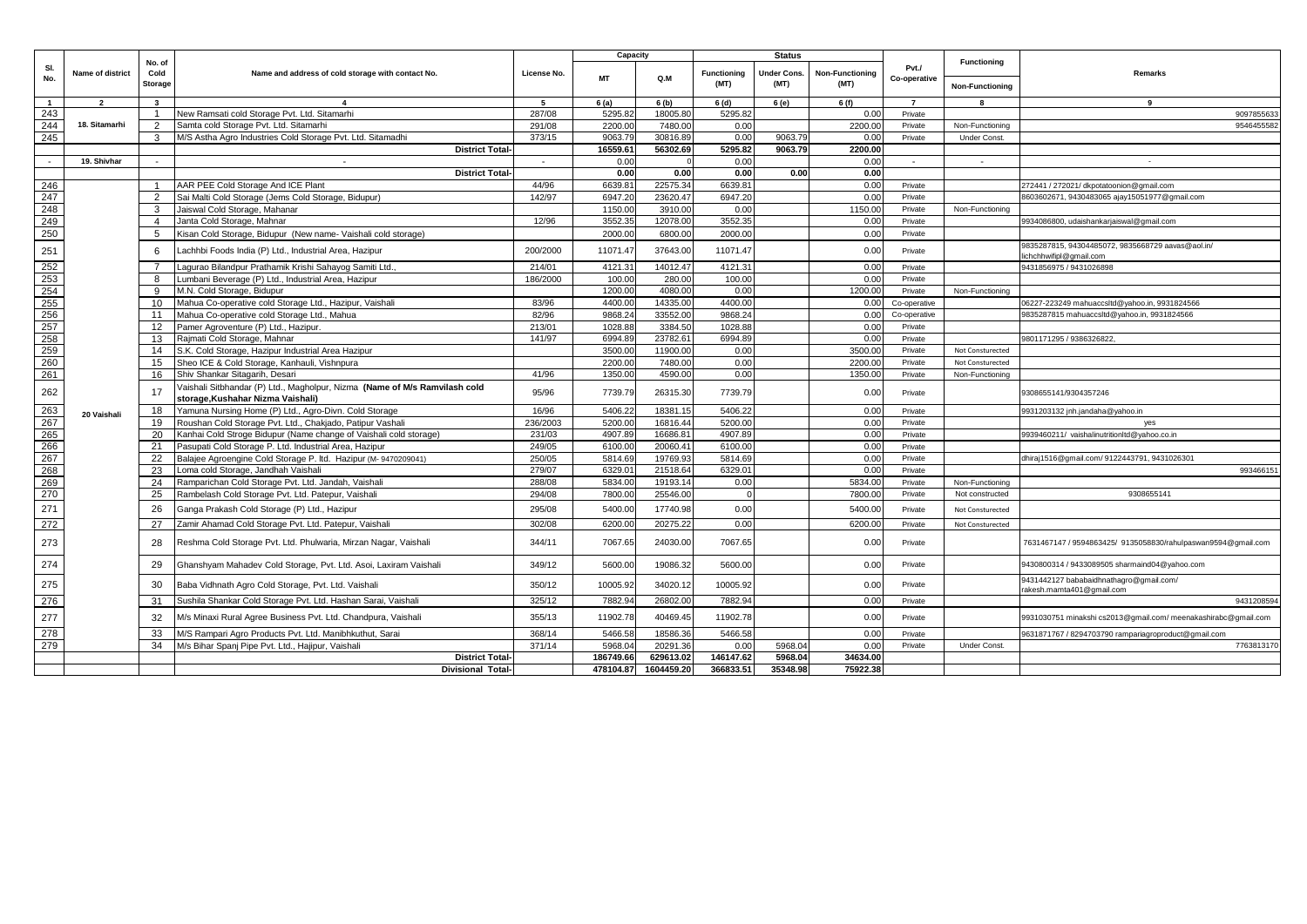|              |                  |                           |                                                                                                                                     |                  | Capacity           |                      |                            | <b>Status</b>       |                                |                       |                        |                                                                        |
|--------------|------------------|---------------------------|-------------------------------------------------------------------------------------------------------------------------------------|------------------|--------------------|----------------------|----------------------------|---------------------|--------------------------------|-----------------------|------------------------|------------------------------------------------------------------------|
| SI.<br>No.   | Name of district | No. of<br>Cold<br>Storage | Name and address of cold storage with contact No.                                                                                   | License No.      | <b>MT</b>          | Q.M                  | <b>Functioning</b><br>(MT) | Under Cons.<br>(MT) | <b>Non-Functioning</b><br>(MT) | Pvt./<br>Co-operative | <b>Functioning</b>     | <b>Remarks</b>                                                         |
|              |                  |                           |                                                                                                                                     |                  |                    |                      |                            |                     |                                |                       | <b>Non-Functioning</b> |                                                                        |
| $\mathbf{1}$ | $\overline{2}$   | $\mathbf{3}$              | $\mathbf{A}$                                                                                                                        | 5                | 6(a)               | 6(b)                 | 6(d)                       | 6 (e)               | 6 (f)                          | $\overline{7}$        |                        | 9                                                                      |
| 280          |                  | $\mathbf{1}$              | Darbhanga Cold Storage, Kadribagh, Darbhanga                                                                                        | 198/2000         | 700.00             | 2380.00              | 0.00                       |                     | 700.00                         | Private               | Non-Functioning        |                                                                        |
| 281          |                  | 2                         | Mauriyadhawaj Agrotech And System Pvt. Ltd. Donar, Darbhanga                                                                        | 257/05           | 10637.58           | 36167.77             | 10637.58                   |                     | 0.00                           | Private               |                        |                                                                        |
| 282          | 21. Darbhanga    | 3                         | Darbhanga Agro Pvt. Ltd. (N.P. Enterprises)                                                                                         | 342/2011         | 3178.24            | 10806.00             | 3178.24                    |                     | 0.00                           | Private               |                        | sjmbg@gmail.com, 9431219325                                            |
| 283          |                  |                           | M/s Asha Cold Storage, Donar, Darbhanga (A.U/O-M/s Savitri horticulture pvt. Ltd.<br>Gola Road, Samastipur)                         | 348/2012         | 6525.71            | 22187.40             | 6525.7                     |                     | 0.00                           | Private               |                        | 9431245688, savitri_hoti@yahoo.com                                     |
|              |                  |                           | <b>District Total-</b>                                                                                                              |                  | 21041.53           | 71541.17             | 20341.53                   | 0.00                | 700.00                         |                       |                        |                                                                        |
| 284          |                  | $\overline{1}$            | Maa Durga Shree Bhadar, Industrial Area, Pandaul, Madhubani                                                                         |                  | 4381.00            | 14895.40             | 4381.00                    |                     | 0.00                           | Private               |                        |                                                                        |
| 285          | 22. Madhubani    | 2                         | M/s Gunjeshwari Cold Storage, Rahika, Madhubani                                                                                     | 210/01           | 4900.00            | 16660.00             | 0.00                       |                     | 4900.00                        | Private               | Non-Functioning        |                                                                        |
| 286          |                  | 3                         | Maa Durga Enterprises Sheet Bhandar, Pandaul, Madhubani                                                                             | 278/07           | 4100.00            | 13940.00             | 0.00                       |                     | 4100.00                        | Private               | Non-Functioning        |                                                                        |
|              |                  |                           | <b>District Total-</b>                                                                                                              |                  | 13381.00           | 45495.40             | 4381.00                    | 0.00                | 9000.00                        |                       |                        |                                                                        |
| 287          |                  | $\overline{1}$            | Anurag Sheet Bhandar (P) Ltd., Tajpur, Samastipur                                                                                   | 04/96            | 3495.70            | 11885.3              | 3495.70                    |                     | 0.00                           | Private               |                        | 06274-282232/ashok9835401541@gmail.com                                 |
| 288          |                  | 2                         | Chandna Cold Storage (P) Ltd., Muktarpur, (M-9431020351)                                                                            | 115/97           | 5097.35            | 17331.00             | 5097.35                    |                     | 0.00                           | Private               |                        | chandna101@gmail.com, 06274-222307                                     |
| 289          |                  | 3                         | Maharana Cold Storage pvt, Itd Mahiuddinagar, samastipur                                                                            | 212/01           | 6000.00            | 20400.00             |                            |                     | 6000.00                        | Private               | Non-Functioning        |                                                                        |
|              |                  |                           |                                                                                                                                     |                  |                    |                      |                            |                     |                                |                       |                        |                                                                        |
| 290          |                  | 4                         | Mahavir Himghar Enterprises, Gangpur                                                                                                |                  | 5500.00            | 18700.0              |                            |                     | 5500.00                        | Private               | Non-Functioning        |                                                                        |
| 291          |                  | -5                        | Masina Cod Storage, Mukhtarur, (M-9430046975)                                                                                       | 153/98           | 7778.07            | 26445.4              | 7778.07                    |                     | 0.00                           | Private               |                        |                                                                        |
| 292          |                  | 6                         | Misrishah Cold Storage (P) Ltd., Dalsinghsarai                                                                                      | 120/2000         | 5588.24            | 19000.C              | 5588.24                    |                     | 0.00                           | Private               |                        | 06278-220008                                                           |
| 293          |                  | $\overline{7}$            | Mohan Cold Storge (P) Ltd., Tajpur, (M-9973011222)                                                                                  | 132/97           | 15812.76           | 53763.40             | 15812.76                   |                     | 0.00                           | Private               |                        | sushant anil@yahoo.co.in                                               |
| 294          |                  | 8                         | Vidyapati Cold Storage (P) Ltd., Vidyapatinagar.                                                                                    | 86/96            | 12737.94           | 43309.0              | 12737.94                   |                     | 0.00                           | Private               |                        | 9608170382 / 9934926341 amitkumarvcspl@gmail.com                       |
| 295          |                  | q                         | Bhagwan vir hanuman Cold storage Ltd., Harpur Allowth Samatipur                                                                     | 241/04           | 10070.73           | 34240.4              | 10070.7                    |                     | 0.00                           | Private               |                        | 9334163431 agrawalsanjit2831@gmail.com                                 |
| 296          |                  | 10                        | Mani Cold Storage Pvt. Ltd. Mahmada, Samstipur                                                                                      | 258/05           | 6200.00            | 21080.00             | 6200.00                    |                     | 0.00                           | Private               |                        |                                                                        |
| 297          |                  | 11                        | Desua Cold Storage, Balbhadarpur, Ujiyarpur, Samstipur                                                                              | 252/05<br>271/07 | 8300.00<br>6417.09 | 28220.00<br>21818.10 | 8300.00<br>6417.09         |                     | 0.00                           | Private               |                        |                                                                        |
| 298          |                  | 12                        | Arpana Cold Storage Pvt. Ltd. Patori, Samstipur                                                                                     |                  | 5653.82            | 19222.98             | 5653.82                    |                     | 0.00                           | Private               |                        | aparna08spp@gmail.com                                                  |
| 299          |                  | 13                        | Kasyap Cold Storage Pvt. Ltd. Harpur Althod, Indistrial Aria, Samstipur<br>Thakur Nikunj Cold Storage Pvt. Ltd.Kalyanpur, Samstipur | 282/07<br>283/07 | 3500.00            | 11900.00             |                            |                     | 0.00                           | Private               |                        | 9471402980/skchy302@gmail.com                                          |
| 300<br>301   |                  | 14                        |                                                                                                                                     |                  | 4400.00            |                      | 3500.00<br>4400.00         |                     | 0.00                           | Private               |                        |                                                                        |
| 302          |                  | 15<br>16                  | Sri Dhanik Lal Cold Stoge Pvt. Ltd. Dalsingh Sarai, Samstipur]<br>Veenad Cold Storage Pvt. Ltd. Vidyapati Nagar, samstipur          | 285/07<br>293/08 | 5600.00            | 14960.00<br>18424.00 | 5600.00                    |                     | 0.00<br>0.00                   | Private<br>Private    |                        |                                                                        |
| 303          | 23. Samastipur   | 17                        | Simri cold Storage Pvt. Ltd. Vidyapati Nagar, Samstipur                                                                             | 307/08           | 5280.00            | 17952.00             | 5280.00                    |                     | 0.00                           | Private               |                        | 9709496009 / 9801317424 / simrimd@gmail.com                            |
| 304          |                  | 18                        | Rampurkar Cold Storage Pvt. Ltd. Mohddinnagar, Samstipur                                                                            | 311/08           | 6540.00            | 22236.00             | 6540.00                    |                     | 0.00                           | Private               |                        | 7488487222, 9431836323 rpcs54@yahoo.com                                |
| 305          |                  | 19                        | Yoga Saw Cold Storage Pvt. Ltd. Bibhutipur, Samstipur                                                                               | 315/08           | 5115.00            | 17391.00             | 5115.00                    |                     | 0.00                           | Private               |                        |                                                                        |
|              |                  |                           |                                                                                                                                     |                  |                    |                      |                            |                     |                                |                       |                        |                                                                        |
| 306          |                  | 20                        | Shankar Sri And Sons Cold Storage Pvt.Ltd Baini, Pusa Road, Samstipur                                                               | 323/09           | 6773.53            | 23030.00             | 6773.53                    |                     | 0.00                           | Private               |                        | 9973338912 shankarsricoldstorage@rediffmail.com                        |
| 307          |                  | 21                        | Arvind Cold Storage Pvt. Ltd. Khalispur, Sarairanjan, Samstipur                                                                     | 325/09           | 5280.00            | 17952.00             | 5280.00                    |                     | 0.00                           | Private               |                        |                                                                        |
| 308          |                  | 22                        | Mohan cold Storage Pvt. Ltd. Unit-B, Tajpur, Samstipur                                                                              | 326/09           | 8033.82            | 27315.00             | 0.00                       |                     | 8033.82                        | Private               | Non-Functioning        |                                                                        |
| 309          |                  | 23                        | Lohia Cold Storage Pvt. Ltd. Sahpur vindi, Patori, Samstipur                                                                        | 240/04<br>339/10 | 4134.71<br>5257.15 | 14058.00<br>17874.32 | 4134.71<br>5257.15         |                     | 0.00                           | Private               |                        | 9430048713/lohivacold@hotmail.com                                      |
| 310          |                  | 24                        | Maa Bhagwati Kalyanpur cold storage pvt. Ltd, Samastipur                                                                            |                  |                    |                      |                            |                     | 0.00                           | Private               |                        |                                                                        |
| 311          |                  | 25                        | Sitaram ji cold storage, shahpur undi, patori, samastipur                                                                           | 240/04           | 3789.71            | 12885.00             | 0.00                       |                     | 3789.71                        | Private               | Non-Functioning        |                                                                        |
| 312          |                  | 26                        | Kishan Seva cold storage pvt. Ltd. Lakhamipur, Maheshpatti, Samastipur                                                              | 354/12           | 10329.28           | 35119.5              | 10329.28                   |                     | 0.00                           | Private               |                        |                                                                        |
| 313          |                  | 27                        | M/S Sri Jagannath Cold Storage Pvt. Ltd. Bajidpur, Vidyapatinagar                                                                   | 362/14           | 10645.52           | 36194.77             | 10645.52                   |                     | 0.00                           | Private               |                        | martandkumar408@gmail.com                                              |
| 314          |                  | 28                        | M/S Jai Hanuman Agrotech Pvt. Ltd. Madhepur, Dalsinghsarai                                                                          | 366/14           | 3594.73            | 12222.09             | 3594.73                    |                     | 0.00                           | Private               |                        | 9934870950/7739287517 /santoshji8252@gmail.com/<br>ajeetsdss@gmail.com |
| 315          |                  | 29                        | M/S Ashok Raj Preserve Pvt. Ltd., Vill-Shadipur, Manpur, Tajpur                                                                     | 370/14           | 5597.71            | 19032.23             | 5597.7                     |                     | 0.00                           | Private               |                        | ashokrajp1955@gmail.com                                                |
| 316          |                  | 30                        | M/S Pavitra Agrotec Pvt. Ltd., vill-Harpur, Bochan, Vidyapatinagar                                                                  | 376/15           | 10205.12           | 34697.40             | 10205.1                    |                     | 0.00                           | Private               |                        | chitranjan.sonpur@gmail.com                                            |
| 317          |                  | 31                        | M/S Himanchal Cold Storage Solutions, Ujiyarpur, Samastipur                                                                         | 377/15           | 8478.53            | 28827.00             | 8478.53                    |                     | 0.00                           | Private               |                        |                                                                        |
| 318          |                  | 32                        | M/S Khudneshwar Cold Storage, Harilochanpur, Samastipur                                                                             | 381/16           | 7288.24            | 24780.00             | 7288.24                    |                     | 0.00                           | Private               |                        | 7070726167/9507046522/alokkumar23@gmail.com                            |
|              |                  |                           | <b>District Total-</b>                                                                                                              |                  | 218494.75          | 742882.15            | 195171.22                  | 0.00                | 23323.53                       |                       |                        |                                                                        |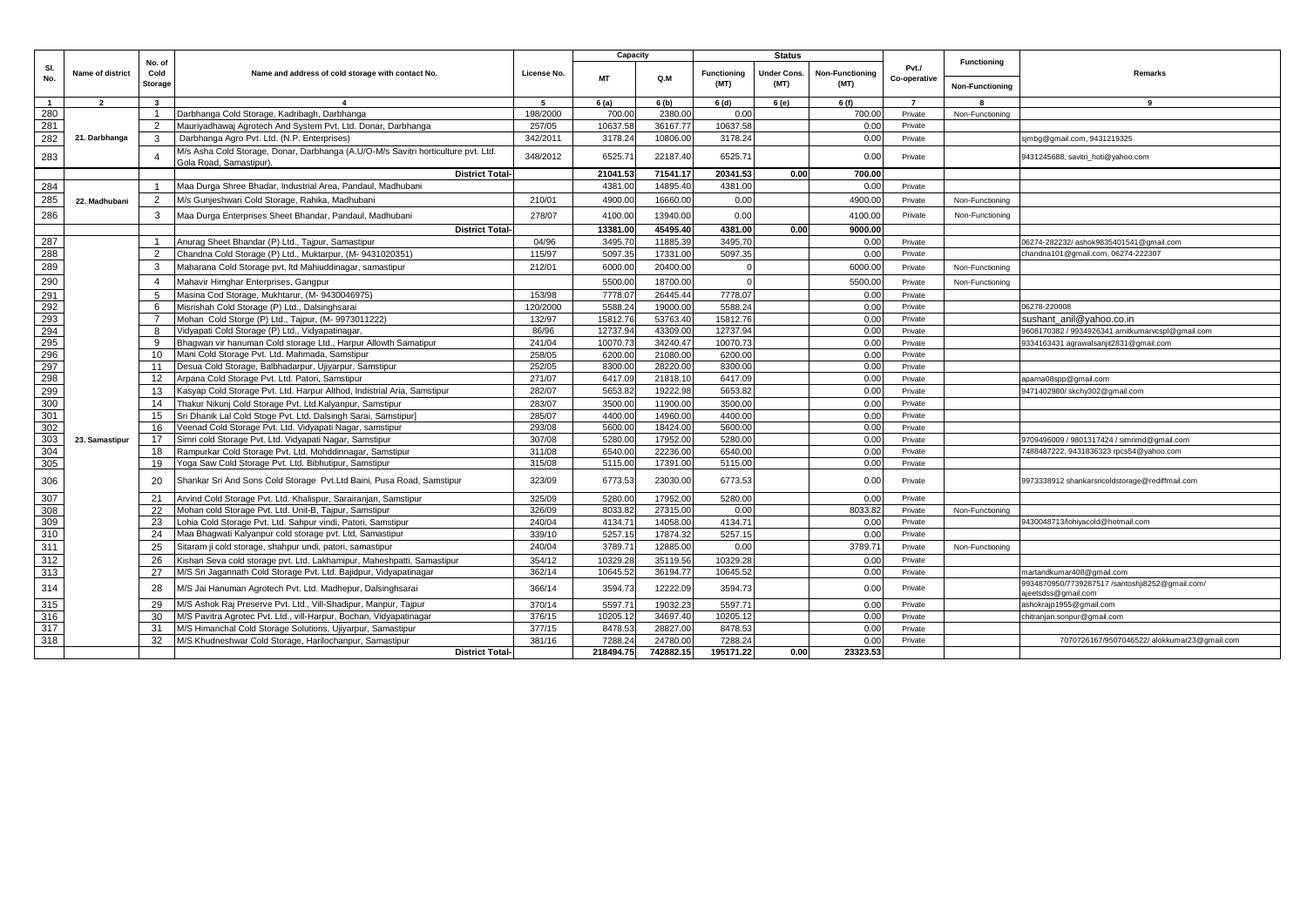|                                                       |                         |                         |                                                                                    |             | Capacity  |            |                    | <b>Status</b>      |                        |                         |                        |                                                               |
|-------------------------------------------------------|-------------------------|-------------------------|------------------------------------------------------------------------------------|-------------|-----------|------------|--------------------|--------------------|------------------------|-------------------------|------------------------|---------------------------------------------------------------|
| SI.                                                   | <b>Name of district</b> | No. of<br>Cold          | Name and address of cold storage with contact No.                                  | License No. |           |            | <b>Functioning</b> | <b>Under Cons.</b> | <b>Non-Functioning</b> | Pvt./                   | <b>Functioning</b>     | Remarks                                                       |
| No.                                                   |                         | Storage                 |                                                                                    |             | <b>MT</b> | O.M        | (MT)               | (MT)               | (MT)                   | Co-operative            | <b>Non-Functioning</b> |                                                               |
|                                                       | $\overline{2}$          | $\overline{\mathbf{3}}$ |                                                                                    | -5          | 6(a)      | 6 (b)      | 6 (d)              | 6 (e)              | 6 (f)                  |                         |                        |                                                               |
| 319                                                   |                         |                         | Anupam Cold Storage (P) Ltd. Phulwari, Barauni (M-9431880000)                      | 7/96        | 11151.18  | 37914.00   | 11151.18           |                    | 0.00                   | Private                 |                        | 9431482545/anupamcoldstorage@gmail.com                        |
| 320                                                   |                         | $\overline{2}$          | M/s Sunayana Cold Storage Pvt. Ltd, Fatehpur(Sagi), Begusarai                      | 335/10      | 10273.15  | 34928.70   | 10273.15           |                    | 0.00                   | Private                 |                        | sunayana.coldstorages51@gmail.com, 9931929698                 |
| 321                                                   |                         | 3                       | Barauni Co-operative Sitagarh Ltd., Barauni                                        | 134/98      | 3870.59   | 13160.00   | 3870.59            |                    | 0.00                   | Co-operative<br>Private |                        | 9431641985 9576039044                                         |
| 322                                                   |                         |                         | Begusarai Cold Storage & ICE Factory, Begusarai                                    |             | 1300.00   | 4420.00    | 0.00               |                    | 1300.00                | Private                 | Non-Functioning        |                                                               |
| 323                                                   |                         | 5                       | Himganga Cold Storage (P) Ltd., Begusarai                                          | 177/99      | 5800.00   | 18865.00   | 5800.00            |                    | 0.00                   | Private                 |                        | 9973045586                                                    |
| 324                                                   |                         | 6                       | Keshav Sheet Bhandar (P) Ltd., Ramjanpur Begusari                                  | 172/99      | 5528.72   | 18797.65   | 5528.72            |                    | 0.00                   | Private                 |                        | mcs.barauni@gmail.com, 9534648446, krishkacarbon@gmail.com    |
|                                                       |                         |                         | Laxmi Cold Storage, Viwan, Begasari                                                |             | 5500.00   | 18700.00   | 0.00               |                    | 5500.00                | Private                 | Non-Functioning        | Traceless                                                     |
| $\frac{325}{326}$                                     |                         | 8                       | Mithila Cold Storage, Begusari                                                     |             | 7500.00   | 25500.00   | 0.00               |                    | 7500.00                | Private                 | Non-Functioning        |                                                               |
|                                                       |                         | 9                       | Mrigendra Cold Storage (P) Ltd., Barauni                                           | 201/2000    | 10810.59  | 36756.00   | 10810.59           |                    | 0.00                   | Private                 |                        | 06243 231222, 9905024649 mcs.barauni@gmail.com                |
|                                                       | 24. Begusarai           | 10                      | Rakesh Mukesh Cold Storage & Ice Plant (P) Ltd., Ulao                              | 169/99      | 4600.00   | 15000.00   | 0.00               |                    | 4600.00                | Private                 | Non-Functioning        |                                                               |
|                                                       |                         | 11                      | Sudhansu Cold Storage (P) Ltd., Ulao                                               | 187/2000    | 14383.26  | 48903.08   | 14383.26           |                    | 0.00                   | Private                 |                        | 06243-248431/ sudhanshu.cold@gmail.com                        |
| $\frac{328}{329}$ $\frac{329}{330}$ $\frac{331}{332}$ |                         | 12                      | Sawastik Cold Storage., Ulao (M- 9304268602, 9334870905)                           | 13/96       | 4407.35   | 14985.00   | 4407.35            |                    | 0.00                   | Private                 |                        | 9304268602/ devabharat@hotmail.com                            |
|                                                       |                         | 13                      | Lakhisarai Cold Storage, Chiranjeeveepur Po-Phateha, Begusarai                     | 269/06      | 4235.29   | 14400.00   | 4235.29            |                    | 0.00                   | Private                 |                        | 9431469166 lakhisaraicoldstorage123 @gmail.com                |
|                                                       |                         | 14                      | Udit Narayan And Sons Agro Pe Pvt. Ltd. Shahpur Begusarai                          | 297/08      | 6900.00   | 22795.36   | 0.00               |                    | 6900.00                | Private                 | Non-Functioning        |                                                               |
| 333<br>334                                            |                         |                         | Sri Satyanarayan Sheetgrih Storage Pvt.Ltd. Bachwara, Begusarai                    | 301/08      | 5037.6    | 17128.00   | 5037.65            |                    | 0.00                   | Private                 |                        | 9430022517 9801023623/ murarikumar.rai@gmail.com              |
|                                                       |                         |                         | Sat Sai Sheetgrih Pvt. Ltd. Lakho Begusarai                                        | 309/08      | 6108.82   | 20770.00   | 6108.82            |                    | 0.00                   | Private                 |                        | 06243-212317                                                  |
| 335                                                   |                         | 17                      | Binod cold Storage Pvt. Ltd. Indistrial Cell, Barouni, Dawna, Tiranrath, Begusarai | 322/09      | 6775.46   | 23036.56   | 6775.46            |                    | 0.00                   | Private                 |                        | 9431802275                                                    |
| 336                                                   |                         |                         | Raihans Cold Storage Pvt. Ltd. Teghara, Begusarai                                  | 324/09      | 11543.13  | 39246.64   | 11543.13           |                    | 0.00                   | Private                 |                        | 9431482545 anupamcoldstorage@gmail.com                        |
| 337                                                   |                         |                         | Meena Binay-Nishant-Bhawani Cold Storage Pvt. Ltd. Navtol, Begusarai               | 341/11      | 6165.00   | 20961.00   | 6165.00            |                    | 0.00                   | Private                 |                        | 9431011798-9771486069                                         |
| 338                                                   |                         | 20                      | Bhusari Cold Storage Pvt. Ltd.Korjana, Bashhi, Begusarai                           | 346/11      | 7183.64   | 24424.36   | 7183.64            |                    | 0.00                   | Private                 |                        | 9386445855/bhusaricoldstorage@gmail.com                       |
| 339                                                   |                         | 21                      | M/S Jai Maa Janki Tufan Agro Ind. Pvt. Ltd., Bhawanipur, Mansurchak                | 367/14      | 7081.86   | 24078.32   | 7081.86            |                    | 0.00                   | Private                 |                        | 9934273373, sujeet3788@gmail.com, maajankitoofanagro@yahoo.in |
|                                                       |                         |                         | <b>District Total-</b>                                                             |             | 146155.69 | 496929.34  | 120355.69          | 0.00               | 25800.00               |                         |                        |                                                               |
|                                                       |                         |                         | <b>Divisional Total-</b>                                                           |             | 399072.97 | 1356848.06 | 340249.44          | 0.00               | 58823.53               |                         |                        |                                                               |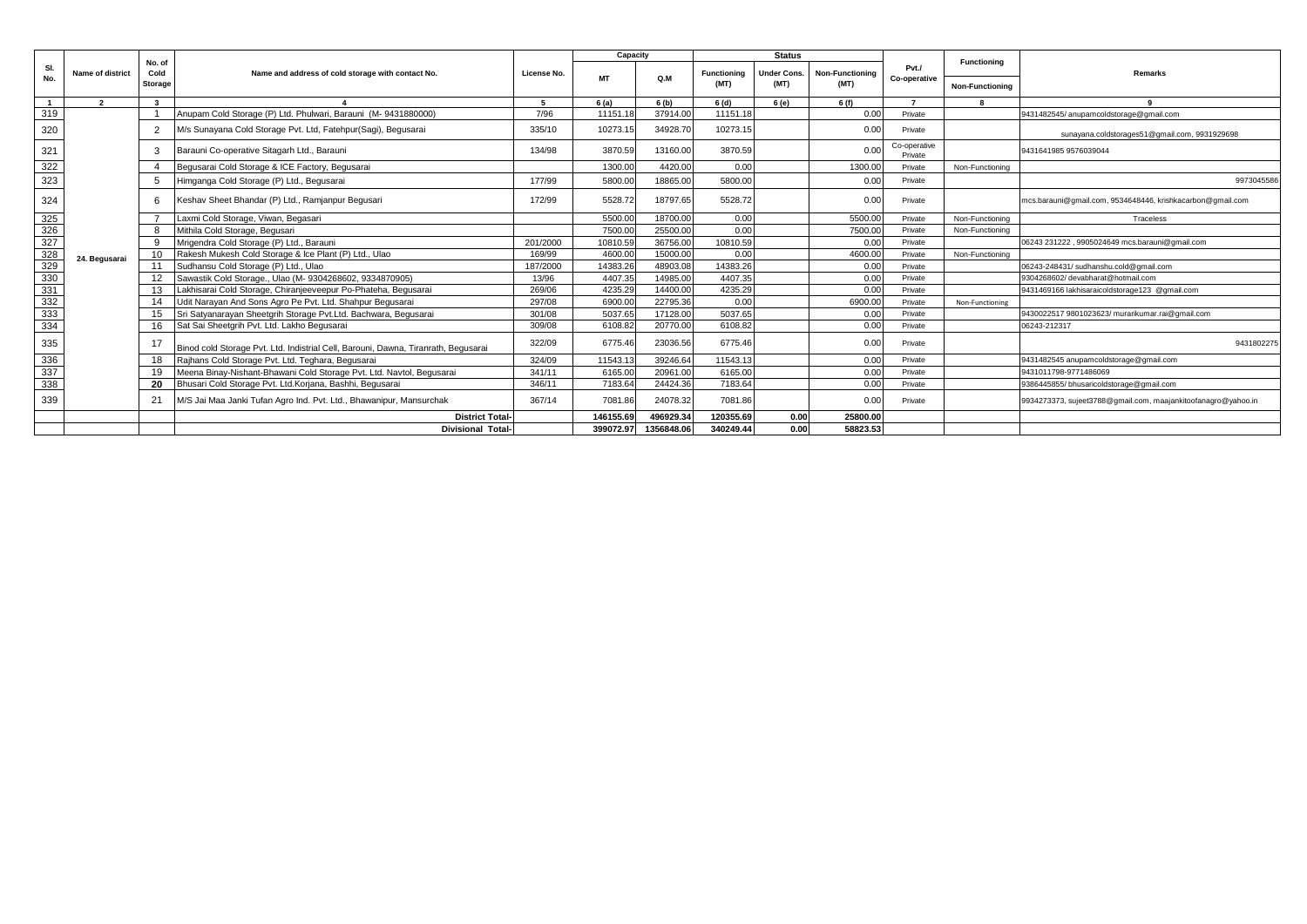|                          |                         |                |                                                                 |                          | Capacity  |           |             | <b>Status</b> |                        |                          |                        |                                   |
|--------------------------|-------------------------|----------------|-----------------------------------------------------------------|--------------------------|-----------|-----------|-------------|---------------|------------------------|--------------------------|------------------------|-----------------------------------|
| SI.<br>No.               | <b>Name of district</b> | No. of<br>Cold | Name and address of cold storage with contact No.               | License No.              | <b>MT</b> | Q.M       | Functioning | Under Cons.   | <b>Non-Functioning</b> | PvtJ<br>Co-operative     | <b>Functioning</b>     | <b>Remarks</b>                    |
|                          |                         | <b>Storage</b> |                                                                 |                          |           |           | (MT)        | (MT)          | (MT)                   |                          | <b>Non-Functioning</b> |                                   |
| $\overline{1}$           | $\overline{2}$          | $\mathbf{3}$   |                                                                 | -5                       | 6(a)      | 6 (b)     | 6(d)        | 6 (e)         | 6(f)                   | $\overline{7}$           |                        | $\mathbf{q}$                      |
| 340                      |                         | $\overline{1}$ | Bhagalpur Cold Storage., At & P.O. Bhagalpur                    | <b>BLR/1126</b>          | 3070.29   | 10439.00  | 3070.29     |               | 0.00                   | Private                  |                        |                                   |
| 341                      |                         | 2              | BISCOMAUN2 Cold Storage Ltd., At P.O. Bhagalpur                 |                          | 4000.00   | 13600.00  | 0.00        |               | 4000.00                | Co-operative             | Non-Functioning        | closed                            |
| 342                      |                         | 3              | Gramin Cold Storage (P) Ltd., Mirjanhat. Bhagalpur              | 25/96                    | 4456.67   | 15152.69  | 4456.67     |               | 0.00                   | Private                  |                        |                                   |
| 343                      |                         | $\overline{a}$ | Kahalgaon Cold Storage (P) Ltd., Kahalgaon,. Bhagalpur          | 63/96                    | 2429.41   | 8260.0    | 2429.41     |               | 0.00                   | Private                  |                        | 9431016600                        |
| 344                      | 25. Bhagalpur           | -5             | Sabour Cold Storage., Bhagalpur                                 |                          | 2464.00   | 8377.60   | 0.00        |               | 2464.00                | Private                  | Non-Functioning        | closed                            |
| 345                      |                         | -6             | Maa Sheet Grrih, P. Ltd., Kahalgaon                             | 226/03                   | 6000.00   | 20400.00  | 6000.00     |               | 0.00                   | Private                  |                        |                                   |
| 346                      |                         |                | Bikaramshila Cold Storage, barari, Bhagalpur                    | 272/07                   | 5900.00   | 20060.00  | 0.00        |               | 5900.00                | Private                  | Non-Functioning        | closed                            |
| 347                      |                         |                | Sri Ram Golden Ice & food proceding pvt. Ltd, Bhagalpur         | 337/10                   | 8100.00   | 27540.00  | 0.00        |               | 8100.00                | Private                  | Non-Functioning        |                                   |
| 348                      |                         | -9             | Kishan cold storage, Habibpur, Bhagalpur                        | 246/04                   | 5500.00   | 18700.00  | 0.00        |               | 5500.00                | Private                  | Non-Functioning        | closed                            |
|                          |                         |                | <b>District Total-</b>                                          |                          | 41920.37  | 142529.29 | 15956.37    | 0.00          | 25964.00               |                          |                        |                                   |
| $\overline{a}$           | 26. Banka               | $\sim$         | $\sim$                                                          | $\sim$                   | 0.00      |           | 0.00        |               | 0.00                   | $\sim$                   | $\sim$                 | $\sim$                            |
|                          |                         |                | <b>District Total-</b>                                          |                          | 0.00      | 0.00      | 0.00        | 0.00          | 0.00                   |                          |                        |                                   |
|                          | 27. Shekhpura           | $\sim$         | $\overline{\phantom{a}}$                                        | $\overline{\phantom{a}}$ | 0.00      |           | 0.00        |               | 0.00                   |                          |                        |                                   |
|                          |                         |                | <b>District Total-</b>                                          |                          | 0.00      | 0.00      | 0.00        | 0.00          | 0.00                   |                          |                        |                                   |
|                          | 28. Munger              | $\sim$         |                                                                 |                          | 0.00      |           | 0.00        |               | 0.00                   | $\overline{\phantom{a}}$ |                        | $\sim$                            |
|                          |                         |                | <b>District Total-</b>                                          |                          | 0.00      | 0.00      | 0.00        | 0.00          | 0.00                   |                          |                        |                                   |
|                          | 349 29. Lakhisarai      | $\overline{1}$ | Misrisah Cold Storage (P) Ltd., Lakhisarai                      | 15/96                    | 1951.18   | 6634.00   | 1951.18     |               | 0.00                   | Private                  |                        |                                   |
|                          |                         |                | <b>District Total-</b>                                          |                          | 1951.18   | 6634.00   | 1951.18     | 0.00          | 0.00                   |                          |                        |                                   |
| $\overline{\phantom{a}}$ | 30. Jamui               | $\sim$         | $\overline{\phantom{a}}$                                        | $\sim$                   | 0.00      |           | 0.00        |               | 0.00                   | $\sim$                   | $\overline{a}$         | $\sim$                            |
|                          |                         |                | <b>District Total-</b>                                          |                          | 0.00      | 0.00      | 0.00        | 0.00          | 0.00                   |                          |                        |                                   |
|                          |                         |                | <b>Divisional Total-</b>                                        |                          | 43871.55  | 149163.29 | 17907.55    | 0.00          | 25964.00               |                          |                        |                                   |
| 350                      |                         | $\overline{1}$ | M/s Vishwamohan Cold Storage, Khagaria                          |                          | 5698.05   | 19373.37  | 0.00        |               | 5698.05                |                          | Non-Functioning        |                                   |
| 351                      |                         | 2              | Bishw cold storage, Khagariya                                   | 202/2000                 | 5800.00   | 19720.00  | 0.00        |               | 5800.00                |                          | Non-Functioning        |                                   |
| 352                      | 31. Khagaria            | 3              | Taj cold storage & Ice fuctori, Bchhauta, Khagariay             | 251/05                   | 4900.00   | 16660.0   | 0.00        |               | 4900.00                |                          | Non-Functioning        |                                   |
| 353                      |                         | $\overline{a}$ | M/s Radhe Girdhari Cold Storage (P) Ltd., Maheshkhunt, Khagaria | 385/17                   | 6103.74   | 20752.71  | 0.00        | 6103.74       |                        |                          | under const            | 7870347611                        |
|                          |                         |                | <b>District Total-</b>                                          |                          | 22501.79  | 76506.08  | 0.00        | 6103.74       | 16398.05               |                          |                        |                                   |
| 354                      | 32. Saharsa             |                | Biscoman Cold Storage.                                          |                          | 4000.00   | 13600.00  | 4000.00     |               | 0.00                   | Co-operative             |                        |                                   |
|                          |                         |                | <b>District Total-</b>                                          |                          | 4000.00   | 13600.00  | 4000.00     |               | 0.00                   |                          |                        |                                   |
| 355                      |                         | $\overline{1}$ | Ramayan Cold Storage Pvt. Ltd. Basha, Pipra                     | 256/05                   | 5400.00   | 18360.00  | 5400.00     |               | 0.00                   | Private                  |                        |                                   |
| 356                      | 33. Supaul              | 2              | Shyam Subhdra cold store Pvt. Ltd, Tribeniganj Supoul           | 303/08                   | 6900.00   | 23460.00  | 6900.00     |               | 0.00                   |                          |                        | 9939960399                        |
| 357                      |                         | 3              | Sunita Cold Storage, Birpur                                     |                          | 0.00      | 0.00      | 0.00        |               | 0.00                   | Private                  | Non-Functioning        |                                   |
| 358                      |                         | $\overline{4}$ | ShardaBhawani cold store, Supaul                                | 338/10                   | 7119.38   | 24205.8   | 7119.38     |               | 0.00                   |                          |                        | 9334062867                        |
|                          |                         |                | <b>District Total-</b>                                          |                          | 19419.38  | 66025.88  | 19419.38    | 0.00          | 0.00                   |                          |                        |                                   |
| 359                      |                         |                | Bilas Cold Storage Pvt. Ltd. Gawalpara, Madhepura               | 299/08                   | 6900.00   | 23460.00  | 0.00        |               | 6900.00                | Private                  | Non-Functioning        |                                   |
| 360                      | 34. Madhepura           | $\mathcal{L}$  | Murliganj cold storage pvt. Ltd. Hatbazar, Madhepura            | 270/07                   | 5400.00   | 18360.00  | 0.00        |               | 5400.00                |                          | Non-Functioning        |                                   |
| 361                      |                         | 3              | Sona Devlopers ^ cold storage, Udakishanganj, Gadhepura         | 340/11                   | 6876.60   | 23380.4   | 6876.60     |               | 0.00                   |                          |                        | 9430859259 salmanhp1991@gmail.com |
|                          |                         |                | <b>District Total-</b>                                          |                          | 19176.60  | 65200.44  | 6876.60     | 0.00          | 12300.00               |                          |                        |                                   |